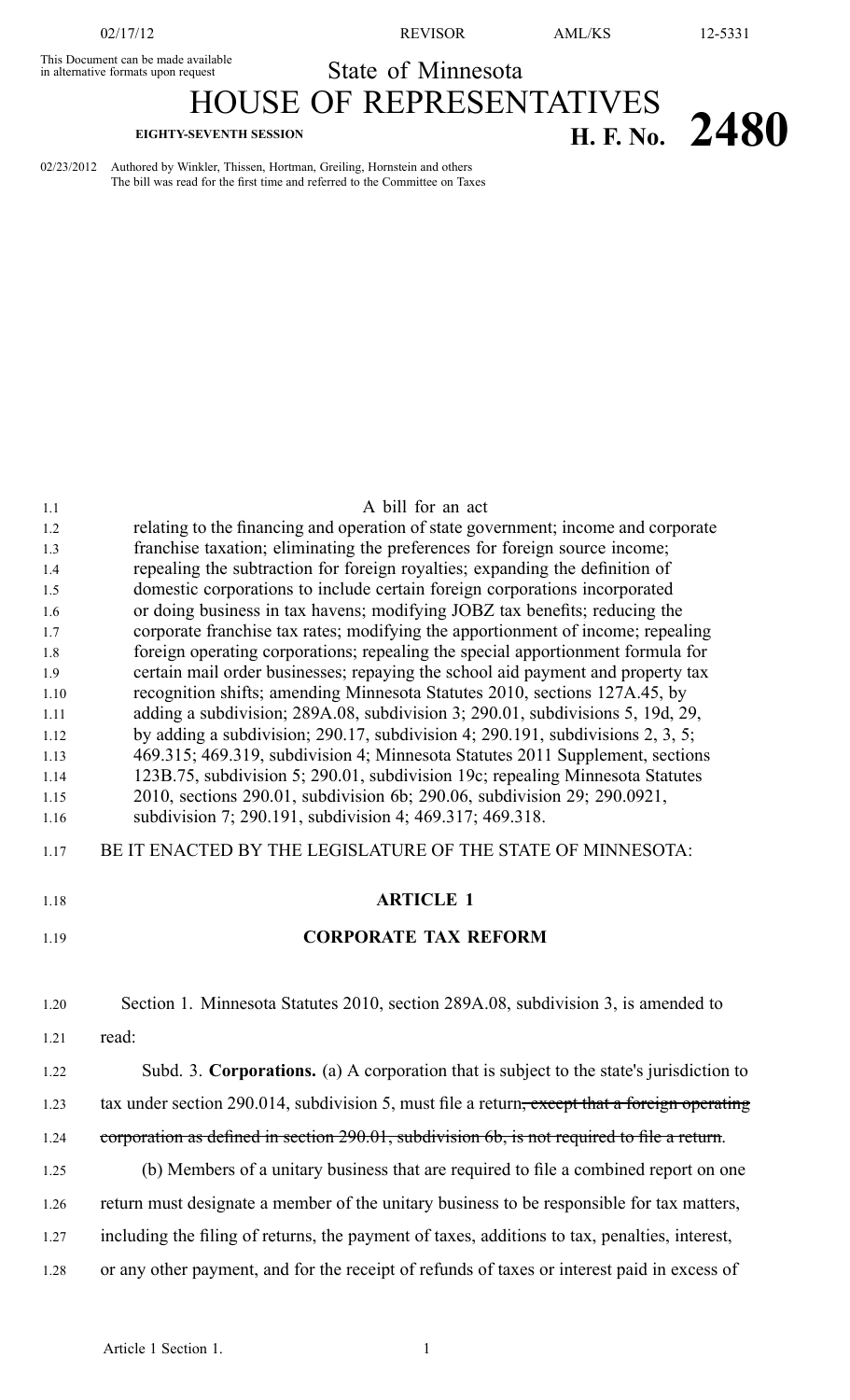02/17/12 REVISOR AML/KS 12-5331

2.1 taxes lawfully due. The designated member must be <sup>a</sup> member of the unitary business that 2.2 is filing the single combined repor<sup>t</sup> and either:

2.3 (1) <sup>a</sup> corporation that is subject to the taxes imposed by chapter 290; or

2.4 (2) <sup>a</sup> corporation that is not subject to the taxes imposed by chapter 290:

2.5 (i) Such corporation consents by filing the return as <sup>a</sup> designated member under this 2.6 clause to remit taxes, penalties, interest, or additions to tax due from the members of the 2.7 unitary business subject to tax, and receive refunds or other payments on behalf of other 2.8 members of the unitary business. The member designated under this clause is <sup>a</sup> "taxpayer" 2.9 for the purposes of this chapter and chapter 270C, and is liable for any liability imposed 2.10 on the unitary business under this chapter and chapter 290.

2.11 (ii) If the state does not otherwise have the jurisdiction to tax the member designated 2.12 under this clause, consenting to be the designated member does not create the jurisdiction 2.13 to impose tax on the designated member, other than as described in item (i).

2.14 (iii) The member designated under this clause must apply for <sup>a</sup> business tax account 2.15 identification number.

2.16 (c) The commissioner shall adopt rules for the filing of one return on behalf of the 2.17 members of an affiliated group of corporations that are required to file <sup>a</sup> combined report. 2.18 All members of an affiliated group that are required to file <sup>a</sup> combined repor<sup>t</sup> must file one 2.19 return on behalf of the members of the group under rules adopted by the commissioner.

2.20 (d) If <sup>a</sup> corporation claims on <sup>a</sup> return that it has paid tax in excess of the amount of 2.21 taxes lawfully due, that corporation must include on that return information necessary for 2.22 paymen<sup>t</sup> of the tax in excess of the amount lawfully due by electronic means.

#### 2.23 **EFFECTIVE DATE.** This section is effective for returns filed for taxable years 2.24 beginning after December 31, 2011.

2.25 Sec. 2. Minnesota Statutes 2010, section 290.01, subdivision 5, is amended to read: 2.26 Subd. 5. **Domestic corporation.** The term "domestic" when applied to <sup>a</sup> corporation 2.27 means <sup>a</sup> corporation:

2.28 (1) created or organized in the United States, or under the laws of the United States 2.29 or of any state, the District of Columbia, or any political subdivision of any of the 2.30 foregoing but not including the Commonwealth of Puerto Rico, or any possession of 2.31 the United States;

2.32 (2) which qualifies as <sup>a</sup> DISC, as defined in section 992(a) of the Internal Revenue 2.33 Code;  $\sigma$ r

2.34 (3) which qualifies as a FSC, as defined in section 922 of the Internal Revenue Code.; 2.35 (4) which is incorporated in <sup>a</sup> tax haven;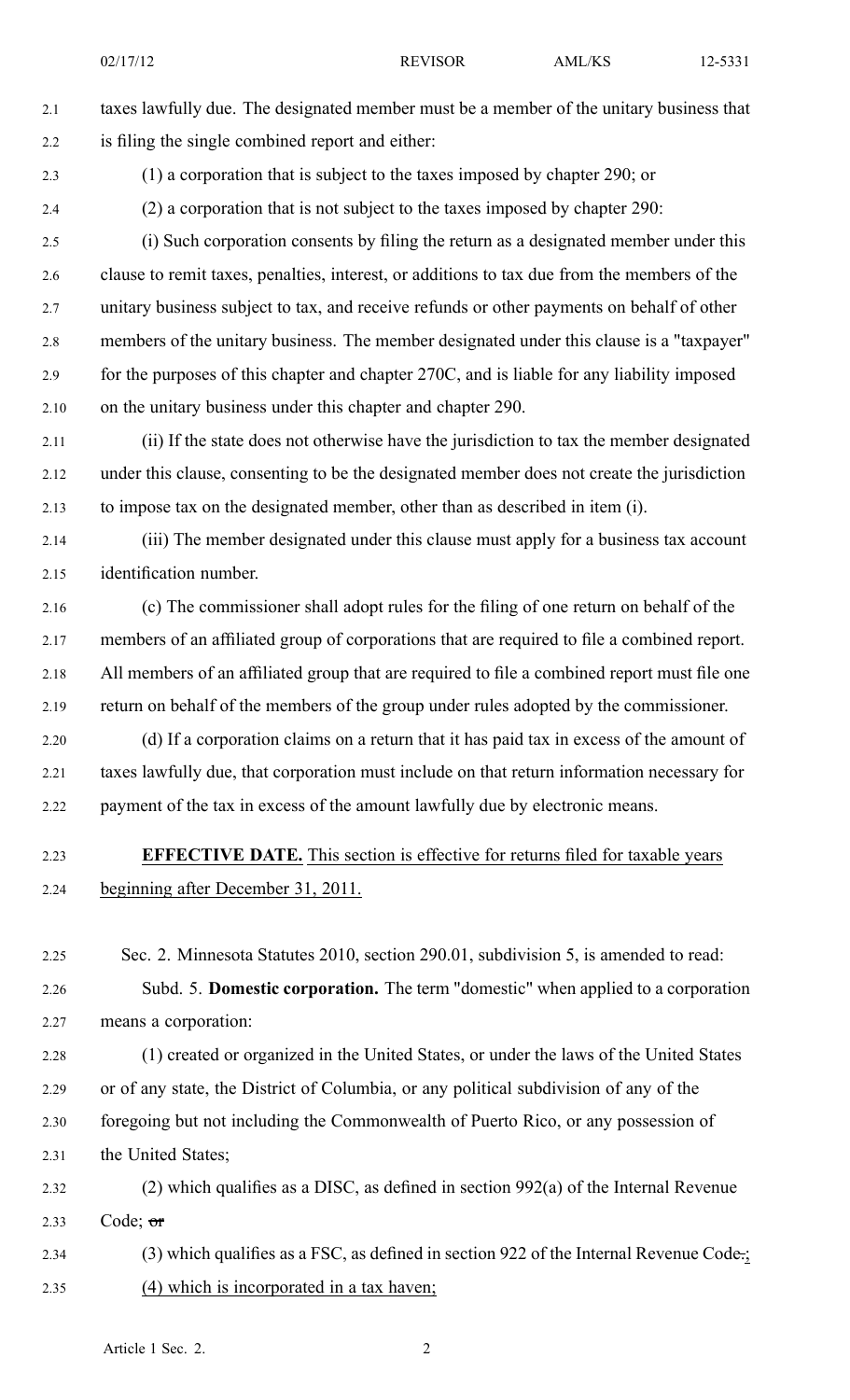|      | 02/17/12                                                                                    | <b>REVISOR</b> | <b>AML/KS</b> | 12-5331 |
|------|---------------------------------------------------------------------------------------------|----------------|---------------|---------|
| 3.1  | (5) which is engaged in activity in a tax haven sufficient for the tax haven to impose      |                |               |         |
| 3.2  | a net income tax under United States constitutional standards and section 290.015, and      |                |               |         |
| 3.3  | which reports that 20 percent or more of its income is attributable to business in the tax  |                |               |         |
| 3.4  | haven; or                                                                                   |                |               |         |
| 3.5  | (6) which has the average of its property, payroll, and sales factors, as defined under     |                |               |         |
| 3.6  | section 290.191, within the 50 states of the United States and the District of Columbia, of |                |               |         |
| 3.7  | 20 percent or more.                                                                         |                |               |         |
| 3.8  | <b>EFFECTIVE DATE.</b> This section is effective for returns filed for taxable years        |                |               |         |
| 3.9  | beginning after December 31, 2011.                                                          |                |               |         |
|      |                                                                                             |                |               |         |
| 3.10 | Sec. 3. Minnesota Statutes 2010, section 290.01, is amended by adding a subdivision         |                |               |         |
| 3.11 | to read:                                                                                    |                |               |         |
| 3.12 | Subd. 5c. Tax haven. (a) "Tax haven" means the following foreign jurisdictions,             |                |               |         |
| 3.13 | unless the listing of the jurisdiction does not apply under paragraph (b):                  |                |               |         |
| 3.14 | $(1)$ Andorra;                                                                              |                |               |         |
| 3.15 | $(2)$ Anguilla;                                                                             |                |               |         |
| 3.16 | (3) Antigua and Barbuda;                                                                    |                |               |         |
| 3.17 | $(4)$ Aruba;                                                                                |                |               |         |
| 3.18 | $(5)$ Bahamas;                                                                              |                |               |         |
| 3.19 | $(6)$ Bahrain;                                                                              |                |               |         |
| 3.20 | $(7)$ Belize;                                                                               |                |               |         |
| 3.21 | (8) British Virgin Islands;                                                                 |                |               |         |
| 3.22 | (9) Cayman Islands;                                                                         |                |               |         |
| 3.23 | (10) Cook Islands;                                                                          |                |               |         |
| 3.24 | $(11)$ Costa Rica;                                                                          |                |               |         |
| 3.25 | (12) Dominica;                                                                              |                |               |         |
| 3.26 | $(13)$ Gibraltar;                                                                           |                |               |         |
| 3.27 | $(14)$ Grenada;                                                                             |                |               |         |
| 3.28 | (15) Guernsey-Sark-Alderney;                                                                |                |               |         |
| 3.29 | $(16)$ Jersey;                                                                              |                |               |         |
| 3.30 | $(17)$ Jordan;                                                                              |                |               |         |
| 3.31 | $(18)$ Lebanon;                                                                             |                |               |         |
| 3.32 | (19) Liberia;                                                                               |                |               |         |
| 3.33 | (20) Liechtenstein;                                                                         |                |               |         |
| 3.34 | (21) Maldives;                                                                              |                |               |         |
| 3.35 | (22) Marshall Islands;                                                                      |                |               |         |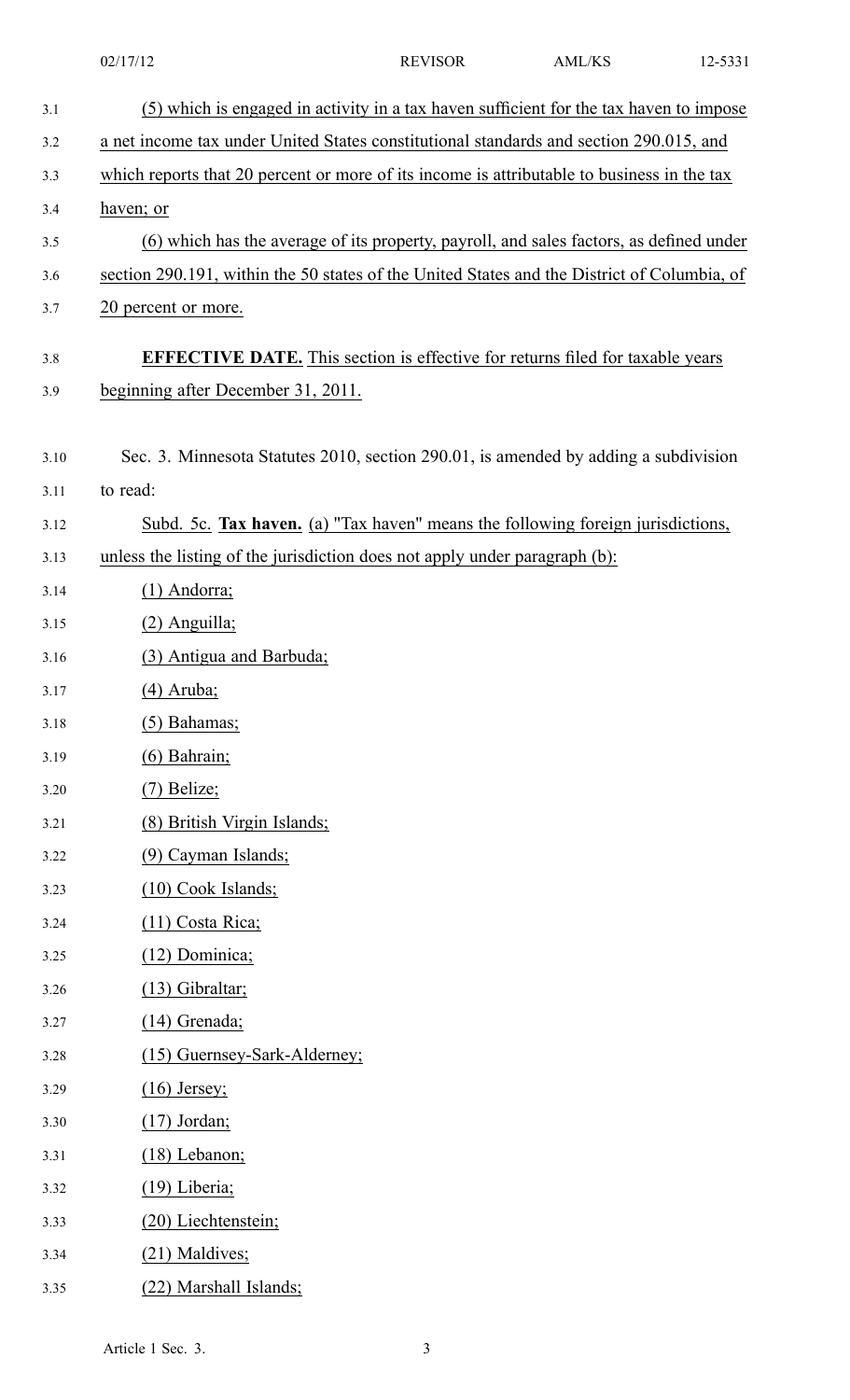| 4.1  | $(23)$ Monaco;                                                                              |
|------|---------------------------------------------------------------------------------------------|
| 4.2  | (24) Montserrat;                                                                            |
| 4.3  | <u>(25) Nauru;</u>                                                                          |
| 4.4  | (26) Netherlands Antilles;                                                                  |
| 4.5  | $(27)$ Niue;                                                                                |
| 4.6  | $(28)$ Panama;                                                                              |
| 4.7  | (29) St. Kitts and Nevis;                                                                   |
| 4.8  | <u>(30) St. Lucia;</u>                                                                      |
| 4.9  | (31) St. Vincent and Grenadines;                                                            |
| 4.10 | $(32)$ Tonga;                                                                               |
| 4.11 | (33) Turks and Caicos; and                                                                  |
| 4.12 | $(34)$ Vanuatu.                                                                             |
| 4.13 | (b) A foreign jurisdiction's listing under paragraph (a) does not apply to the first        |
| 4.14 | taxable year after the United States enters into a tax treaty or other agreement with the   |
| 4.15 | foreign jurisdiction that provides for prompt, obligatory, and automatic exchange of        |
| 4.16 | information with the United States government relevant to enforcing the provisions of       |
| 4.17 | federal tax laws and the treaty or other agreement was in effect for the taxable year.      |
| 4.18 | <b>EFFECTIVE DATE.</b> This section is effective for returns filed for taxable years        |
| 4.19 | beginning after December 31, 2011.                                                          |
|      |                                                                                             |
| 4.20 | Sec. 4. Minnesota Statutes 2011 Supplement, section 290.01, subdivision 19c, is             |
| 4.21 | amended to read:                                                                            |
| 4.22 | Subd. 19c. Corporations; additions to federal taxable income. For corporations,             |
| 4.23 | there shall be added to federal taxable income:                                             |
| 4.24 | (1) the amount of any deduction taken for federal income tax purposes for income,           |
| 4.25 | excise, or franchise taxes based on net income or related minimum taxes, including but not  |
| 4.26 | limited to the tax imposed under section 290.0922, paid by the corporation to Minnesota,    |
| 4.27 | another state, a political subdivision of another state, the District of Columbia, or any   |
| 4.28 | foreign country or possession of the United States;                                         |
| 4.29 | (2) interest not subject to federal tax upon obligations of: the United States, its         |
| 4.30 | possessions, its agencies, or its instrumentalities; the state of Minnesota or any other    |
| 4.31 | state, any of its political or governmental subdivisions, any of its municipalities, or any |
| 4.32 | of its governmental agencies or instrumentalities; the District of Columbia; or Indian      |
| 4.33 | tribal governments;                                                                         |
| 4.34 | $(3)$ exempt-interest dividends received as defined in section 852(b)(5) of the Internal    |
| 4.35 | Revenue Code;                                                                               |
|      |                                                                                             |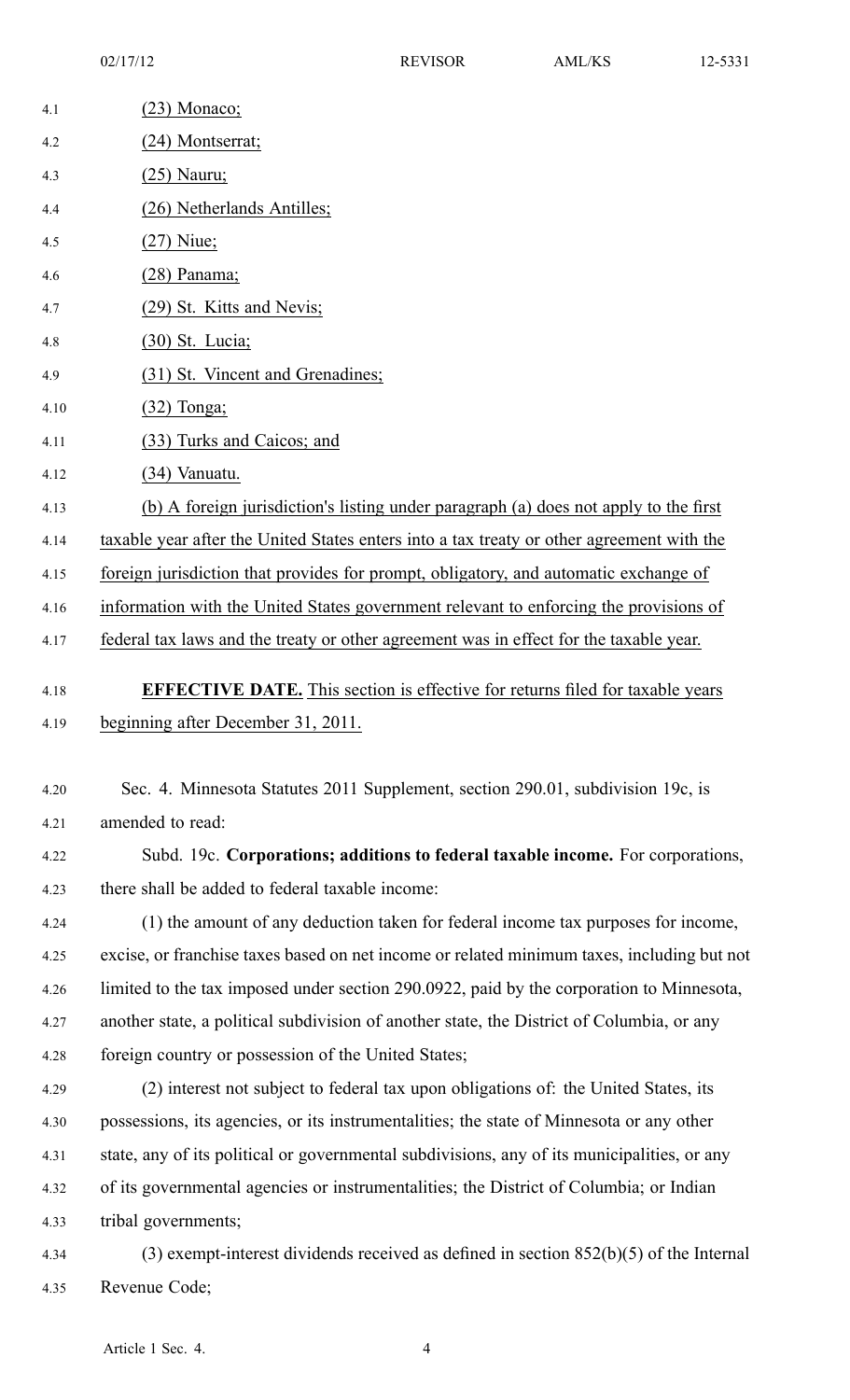| 5.1  | (4) the amount of any net operating loss deduction taken for federal income tax                             |
|------|-------------------------------------------------------------------------------------------------------------|
| 5.2  | purposes under section 172 or $832(c)(10)$ of the Internal Revenue Code or operations loss                  |
| 5.3  | deduction under section 810 of the Internal Revenue Code;                                                   |
| 5.4  | (5) the amount of any special deductions taken for federal income tax purposes                              |
| 5.5  | under sections 241 to 247 and 965 of the Internal Revenue Code;                                             |
| 5.6  | $(6)$ losses from the business of mining, as defined in section 290.05, subdivision 1,                      |
| 5.7  | clause (a), that are not subject to Minnesota income tax;                                                   |
| 5.8  | (7) the amount of any capital losses deducted for federal income tax purposes under                         |
| 5.9  | sections 1211 and 1212 of the Internal Revenue Code;                                                        |
| 5.10 | (8) the exempt foreign trade income of a foreign sales corporation under sections                           |
| 5.11 | 921(a) and 291 of the Internal Revenue Code;                                                                |
| 5.12 | (9) the amount of percentage depletion deducted under sections 611 through 614 and                          |
| 5.13 | 291 of the Internal Revenue Code;                                                                           |
| 5.14 | (10) for certified pollution control facilities placed in service in a taxable year                         |
| 5.15 | beginning before December 31, 1986, and for which amortization deductions were elected                      |
| 5.16 | under section 169 of the Internal Revenue Code of 1954, as amended through December                         |
| 5.17 | 31, 1985, the amount of the amortization deduction allowed in computing federal taxable                     |
| 5.18 | income for those facilities;                                                                                |
| 5.19 | $(11)$ the amount of any deemed dividend from a foreign operating corporation                               |
| 5.20 | determined pursuant to section 290.17, subdivision 4, paragraph $(g)$ . The deemed dividend                 |
| 5.21 | shall be reduced by the amount of the addition to income required by clauses $(20)$ , $(21)$ ,              |
| 5.22 | $(22)$ , and $(23)$ ;                                                                                       |
| 5.23 | $\left(\frac{12}{2}\right)$ (11) the amount of a partner's pro rata share of net income which does not flow |
| 5.24 | through to the partner because the partnership elected to pay the tax on the income under                   |
| 5.25 | section $6242(a)(2)$ of the Internal Revenue Code;                                                          |
| 5.26 | $\frac{(13)}{(12)}$ the amount of net income excluded under section 114 of the Internal                     |
| 5.27 | Revenue Code;                                                                                               |
| 5.28 | $\frac{(14)}{(13)}$ any increase in subpart F income, as defined in section 952(a) of the                   |
| 5.29 | Internal Revenue Code, for the taxable year when subpart F income is calculated without                     |
| 5.30 | regard to the provisions of Division C, title III, section 303(b) of Public Law 110-343;                    |
| 5.31 | $\frac{(15)(14)}{(15)(14)}$ 80 percent of the depreciation deduction allowed under section                  |
| 5.32 | $168(k)(1)(A)$ and $(k)(4)(A)$ of the Internal Revenue Code. For purposes of this clause, if                |
| 5.33 | the taxpayer has an activity that in the taxable year generates a deduction for depreciation                |
| 5.34 | under section $168(k)(1)(A)$ and $(k)(4)(A)$ and the activity generates a loss for the taxable              |
| 5.35 | year that the taxpayer is not allowed to claim for the taxable year, "the depreciation                      |
| 5.36 | allowed under section $168(k)(1)(A)$ and $(k)(4)(A)$ " for the taxable year is limited to excess            |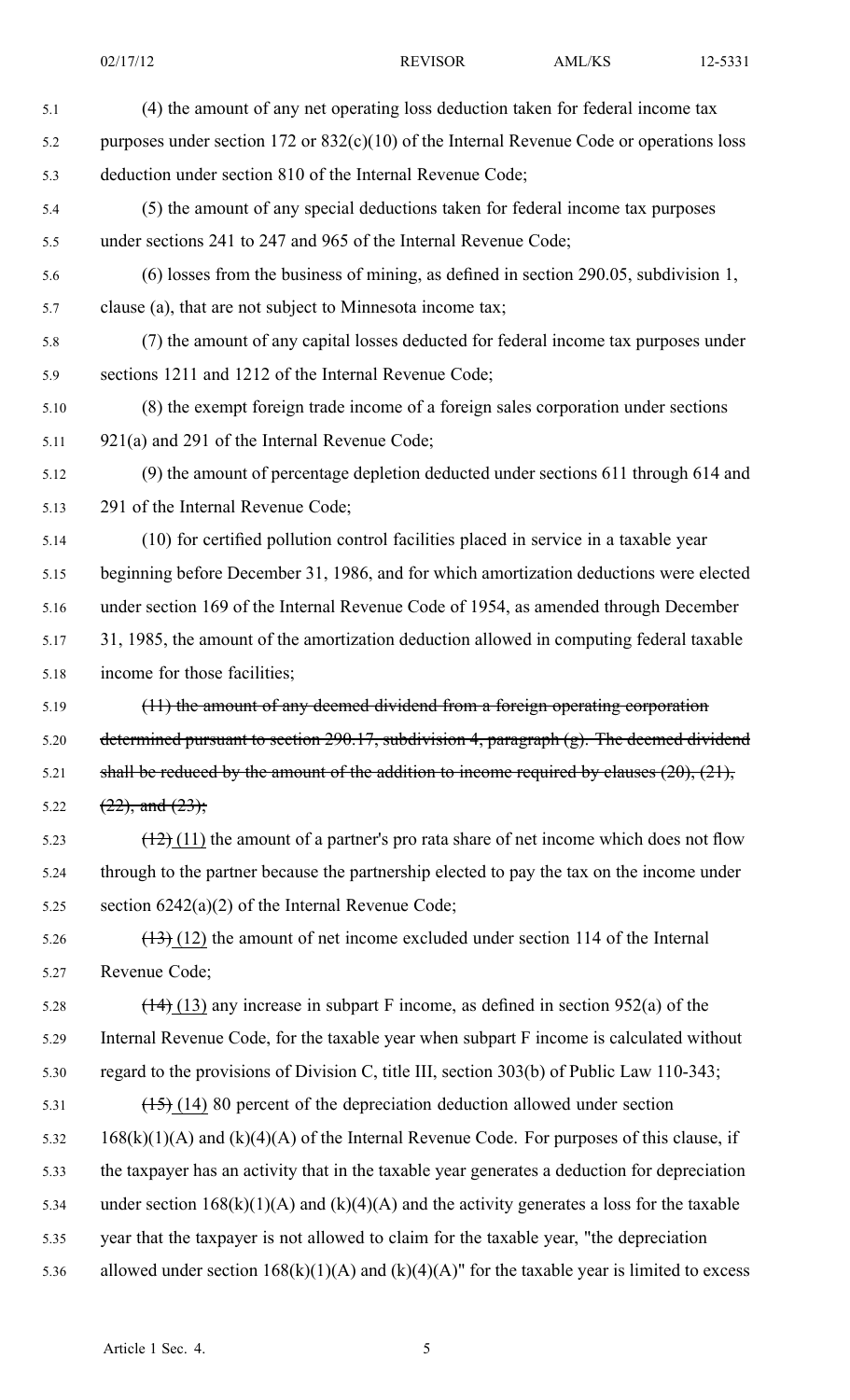| 6.1  | of the depreciation claimed by the activity under section $168(k)(1)(A)$ and $(k)(4)(A)$      |
|------|-----------------------------------------------------------------------------------------------|
| 6.2  | over the amount of the loss from the activity that is not allowed in the taxable year. In     |
| 6.3  | succeeding taxable years when the losses not allowed in the taxable year are allowed, the     |
| 6.4  | depreciation under section $168(k)(1)(A)$ and $(k)(4)(A)$ is allowed;                         |
| 6.5  | $(16)(15)$ 80 percent of the amount by which the deduction allowed by section 179 of          |
| 6.6  | the Internal Revenue Code exceeds the deduction allowable by section 179 of the Internal      |
| 6.7  | Revenue Code of 1986, as amended through December 31, 2003;                                   |
| 6.8  | $(17)$ (16) to the extent deducted in computing federal taxable income, the amount of         |
| 6.9  | the deduction allowable under section 199 of the Internal Revenue Code;                       |
| 6.10 | $(18)(17)$ for taxable years beginning before January 1, 2013, the exclusion allowed          |
| 6.11 | under section 139A of the Internal Revenue Code for federal subsidies for prescription        |
| 6.12 | drug plans;                                                                                   |
| 6.13 | $(19)$ (18) the amount of expenses disallowed under section 290.10, subdivision 2;            |
| 6.14 | (20) an amount equal to the interest and intangible expenses, losses, and costs paid,         |
| 6.15 | accrued, or incurred by any member of the taxpayer's unitary group to or for the benefit      |
| 6.16 | of a corporation that is a member of the taxpayer's unitary business group that qualifies     |
| 6.17 | as a foreign operating corporation. For purposes of this clause, intangible expenses and      |
| 6.18 | costs include:                                                                                |
| 6.19 | (i) expenses, losses, and costs for, or related to, the direct or indirect acquisition,       |
| 6.20 | use, maintenance or management, ownership, sale, exchange, or any other disposition of        |
| 6.21 | intangible property;                                                                          |
| 6.22 | (ii) losses incurred, directly or indirectly, from factoring transactions or discounting      |
| 6.23 | transactions;                                                                                 |
| 6.24 | (iii) royalty, patent, technical, and copyright fees;                                         |
| 6.25 | (iv) licensing fees; and                                                                      |
| 6.26 | (v) other similar expenses and costs.                                                         |
| 6.27 | For purposes of this clause, "intangible property" includes stocks, bonds, patents, patent    |
| 6.28 | applications, trade names, trademarks, service marks, copyrights, mask works, trade           |
| 6.29 | secrets, and similar types of intangible assets.                                              |
| 6.30 | This clause does not apply to any item of interest or intangible expenses or costs paid,      |
| 6.31 | accrued, or incurred, directly or indirectly, to a foreign operating corporation with respect |
| 6.32 | to such item of income to the extent that the income to the foreign operating corporation     |
| 6.33 | is income from sources without the United States as defined in subtitle A, chapter 1,         |
| 6.34 | subchapter N, part 1, of the Internal Revenue Code;                                           |
| 6.35 | $(21)$ except as already included in the taxpayer's taxable income pursuant to clause         |
| 6.36 | (20), any interest income and income generated from intangible property received or           |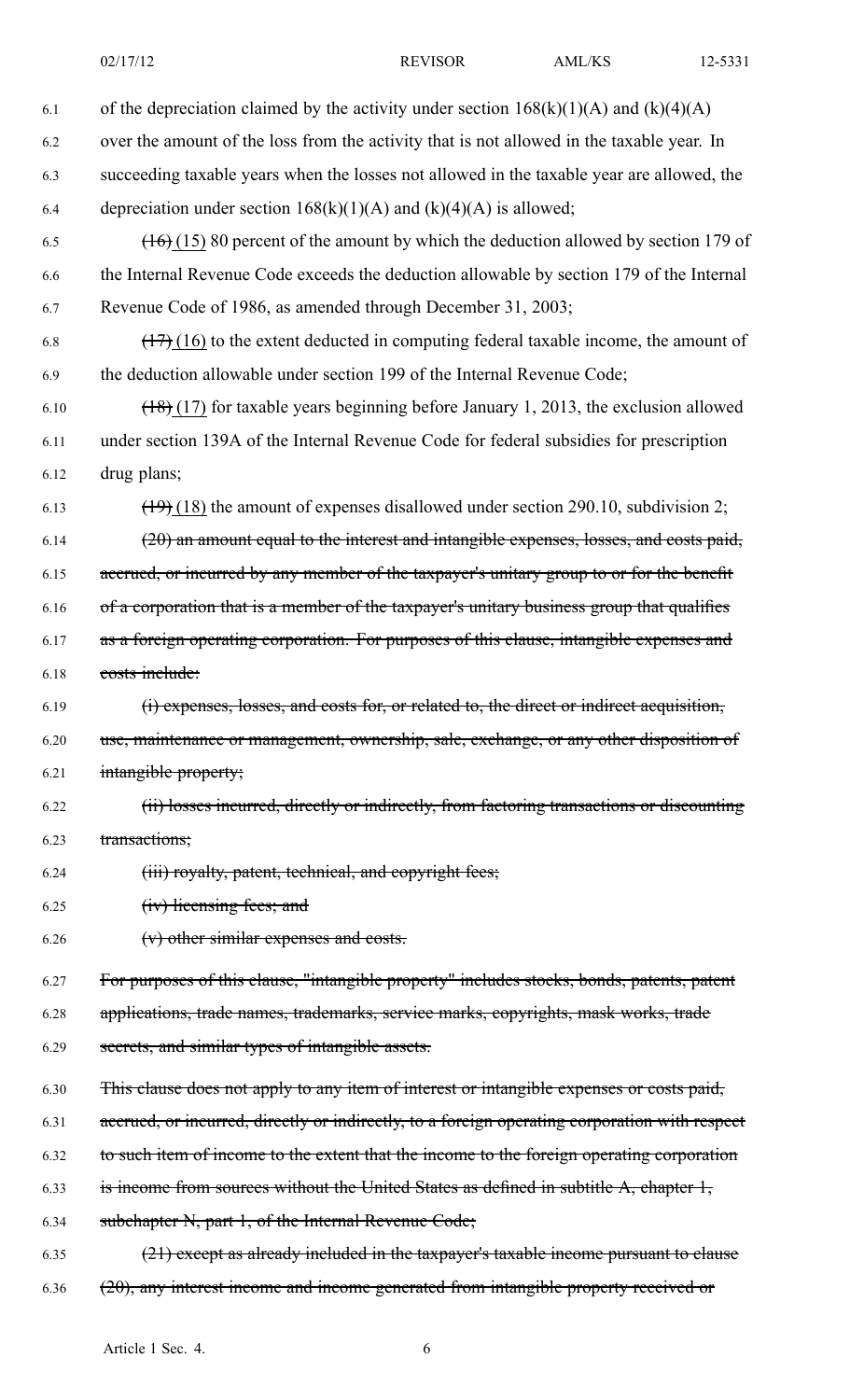7.1 accrued by a foreign operating corporation that is a member of the taxpayer's unitary 7.2 group. For purposes of this clause, income generated from intangible property includes: 7.3 (i) income related to the direct or indirect acquisition, use, maintenance or 7.4 management, ownership, sale, exchange, or any other disposition of intangible property; 7.5 (ii) income from factoring transactions or discounting transactions; 7.6 **(iii) royalty, patent, technical, and copyright fees;** 7.7 (iv) licensing fees; and 7.8 (v) other similar income. 7.9 For purposes of this clause, "intangible property" includes stocks, bonds, patents, patent 7.10 applications, trade names, trademarks, service marks, copyrights, mask works, trade 7.11 secrets, and similar types of intangible assets. 7.12 This clause does not apply to any item of interest or intangible income received or accrued 7.13 by a foreign operating corporation with respect to such item of income to the extent that 7.14 the income is income from sources without the United States as defined in subtitle A, 7.15 chapter 1, subchapter N, par<sup>t</sup> 1, of the Internal Revenue Code; 7.16 (22) the dividends attributable to the income of a foreign operating corporation that 7.17 is a member of the taxpayer's unitary group in an amount that is equal to the dividends 7.18 paid deduction of a real estate investment trust under section  $561(a)$  of the Internal 7.19 Revenue Code for amounts paid or accrued by the real estate investment trust to the 7.20 foreign operating corporation; 7.21  $(23)$  the income of a foreign operating corporation that is a member of the taxpayer's 7.22 unitary group in an amount that is equal to gains derived from the sale of real or personal 7.23 property located in the United States; 7.24  $(24)(19)$  for taxable years beginning before January 1, 2010, the additional amount 7.25 allowed as <sup>a</sup> deduction for donation of computer technology and equipment under section 7.26 170(e)(6) of the Internal Revenue Code, to the extent deducted from taxable income; and 7.27  $(25)(20)$  discharge of indebtedness income resulting from reacquisition of business 7.28 indebtedness and deferred under section 108(i) of the Internal Revenue Code. 7.29 **EFFECTIVE DATE.** This section is effective for taxable years beginning after 7.30 December 31, 2011.

7.31 Sec. 5. Minnesota Statutes 2010, section 290.01, subdivision 19d, is amended to read: 7.32 Subd. 19d. **Corporations; modifications decreasing federal taxable income.** For 7.33 corporations, there shall be subtracted from federal taxable income after the increases 7.34 provided in subdivision 19c: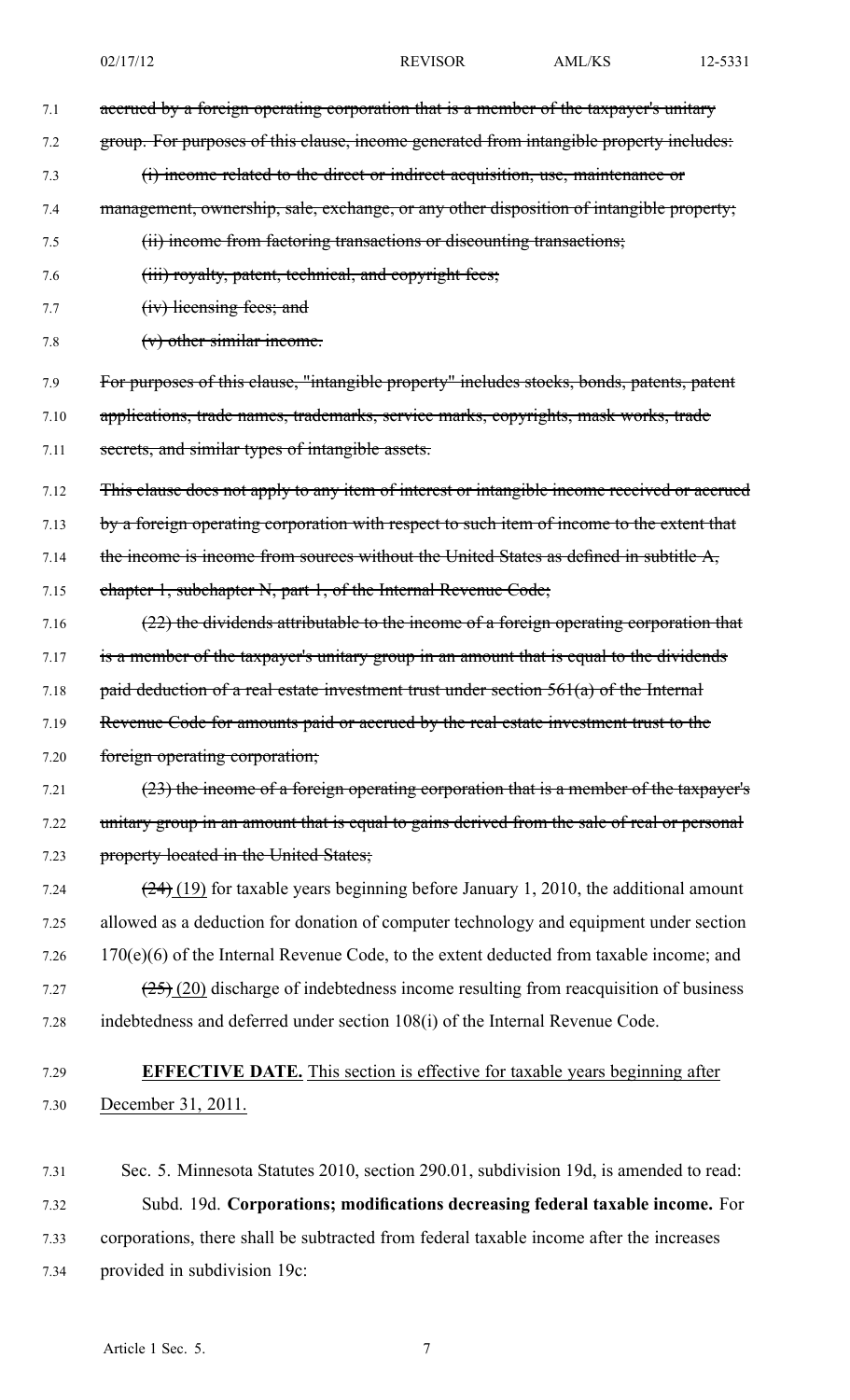8.1 (1) the amount of foreign dividend gross-up added to gross income for federal 8.2 income tax purposes under section 78 of the Internal Revenue Code; 8.3 (2) the amount of salary expense not allowed for federal income tax purposes due to 8.4 claiming the work opportunity credit under section 51 of the Internal Revenue Code; 8.5 (3) any dividend (not including any distribution in liquidation) paid within the 8.6 taxable year by <sup>a</sup> national or state bank to the United States, or to any instrumentality of 8.7 the United States exemp<sup>t</sup> from federal income taxes, on the preferred stock of the bank 8.8 owned by the United States or the instrumentality; 8.9 (4) amounts disallowed for intangible drilling costs due to differences between 8.10 this chapter and the Internal Revenue Code in taxable years beginning before January 8.11 1, 1987, as follows: 8.12 (i) to the extent the disallowed costs are represented by physical property, an amount 8.13 equal to the allowance for depreciation under Minnesota Statutes 1986, section 290.09, 8.14 subdivision 7, subject to the modifications contained in subdivision 19e; and 8.15 (ii) to the extent the disallowed costs are not represented by physical property, an 8.16 amount equal to the allowance for cost depletion under Minnesota Statutes 1986, section 8.17 290.09, subdivision 8; 8.18 (5) the deduction for capital losses pursuan<sup>t</sup> to sections 1211 and 1212 of the 8.19 Internal Revenue Code, excep<sup>t</sup> that: 8.20 (i) for capital losses incurred in taxable years beginning after December 31, 1986, 8.21 capital loss carrybacks shall not be allowed; 8.22 (ii) for capital losses incurred in taxable years beginning after December 31, 1986, 8.23 <sup>a</sup> capital loss carryover to each of the 15 taxable years succeeding the loss year shall be 8.24 allowed; 8.25 (iii) for capital losses incurred in taxable years beginning before January 1, 1987, <sup>a</sup> 8.26 capital loss carryback to each of the three taxable years preceding the loss year, subject to 8.27 the provisions of Minnesota Statutes 1986, section 290.16, shall be allowed; and 8.28 (iv) for capital losses incurred in taxable years beginning before January 1, 1987, 8.29 <sup>a</sup> capital loss carryover to each of the five taxable years succeeding the loss year to the 8.30 extent such loss was not used in <sup>a</sup> prior taxable year and subject to the provisions of 8.31 Minnesota Statutes 1986, section 290.16, shall be allowed; 8.32 (6) an amount for interest and expenses relating to income not taxable for federal 8.33 income tax purposes, if (i) the income is taxable under this chapter and (ii) the interest and 8.34 expenses were disallowed as deductions under the provisions of section 171(a)(2), 265 or 8.35 291 of the Internal Revenue Code in computing federal taxable income;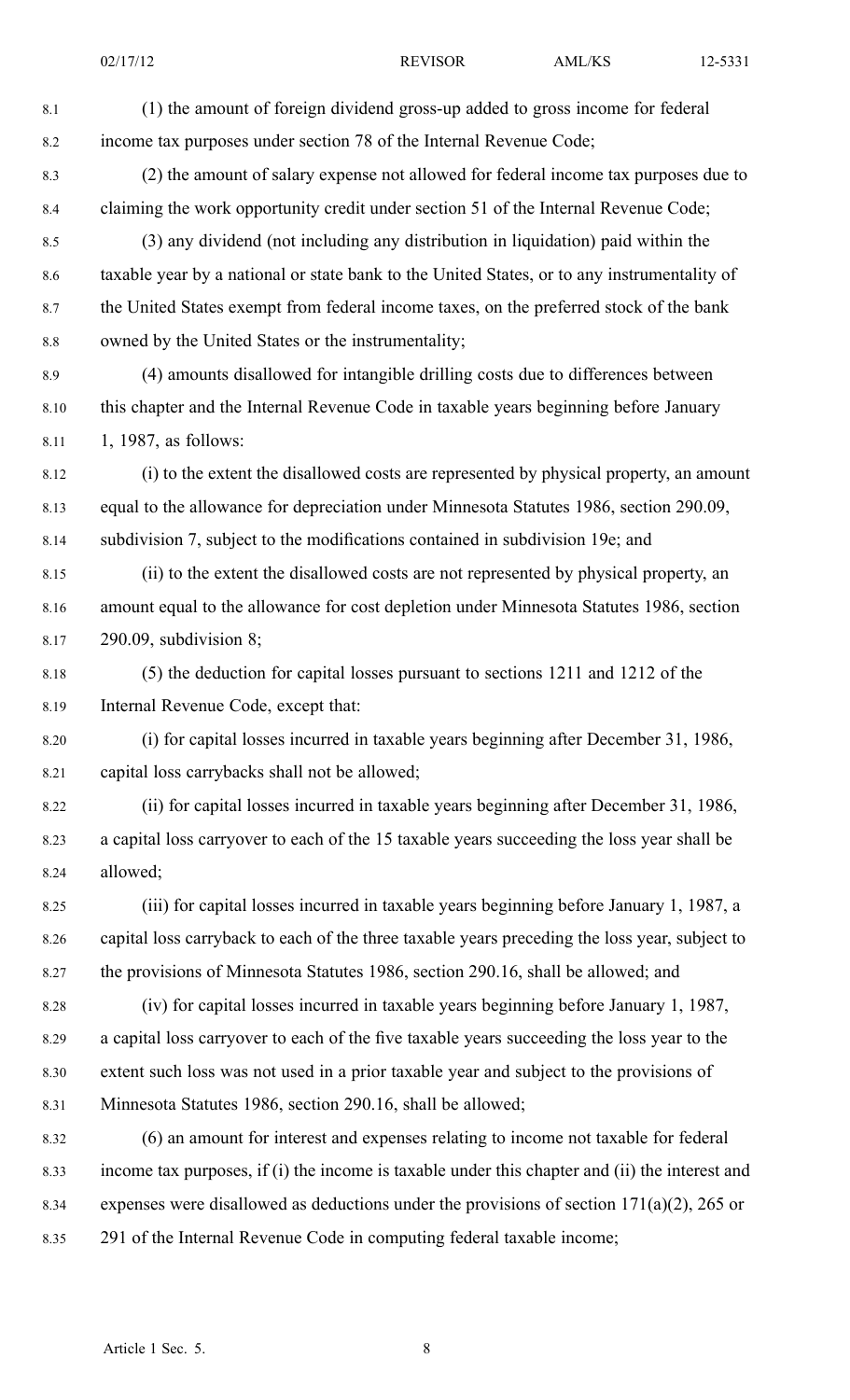9.1 (7) in the case of mines, oil and gas wells, other natural deposits, and timber for 9.2 which percentage depletion was disallowed pursuan<sup>t</sup> to subdivision 19c, clause (9), <sup>a</sup> 9.3 reasonable allowance for depletion based on actual cost. In the case of leases the deduction 9.4 must be apportioned between the lessor and lessee in accordance with rules prescribed 9.5 by the commissioner. In the case of property held in trust, the allowable deduction must 9.6 be apportioned between the income beneficiaries and the trustee in accordance with the 9.7 pertinent provisions of the trust, or if there is no provision in the instrument, on the basis 9.8 of the trust's income allocable to each;

9.9 (8) for certified pollution control facilities placed in service in <sup>a</sup> taxable year 9.10 beginning before December 31, 1986, and for which amortization deductions were elected 9.11 under section 169 of the Internal Revenue Code of 1954, as amended through December 9.12 31, 1985, an amount equal to the allowance for depreciation under Minnesota Statutes 9.13 1986, section 290.09, subdivision 7;

9.14 (9) amounts included in federal taxable income that are due to refunds of income, 9.15 excise, or franchise taxes based on net income or related minimum taxes paid by the 9.16 corporation to Minnesota, another state, <sup>a</sup> political subdivision of another state, the 9.17 District of Columbia, or <sup>a</sup> foreign country or possession of the United States to the extent 9.18 that the taxes were added to federal taxable income under section 290.01, subdivision 19c, 9.19 clause (1), in a prior taxable year;

9.20 (10) 80 percent of royalties, fees, or other like income accrued or received from a 9.21 foreign operating corporation or a foreign corporation which is part of the same unitary 9.22 business as the receiving corporation, unless the income resulting from such payments or 9.23 accruals is income from sources within the United States as defined in subtitle A, chapter 9.24 1, subchapter N, part 1, of the Internal Revenue Code;

9.25  $(11)$  (10) income or gains from the business of mining as defined in section 290.05, 9.26 subdivision 1, clause (a), that are not subject to Minnesota franchise tax;

9.27  $(12)$  (11) the amount of disability access expenditures in the taxable year which are 9.28 not allowed to be deducted or capitalized under section  $44(d)(7)$  of the Internal Revenue 9.29 Code;

9.30  $(13)$  (12) the amount of qualified research expenses not allowed for federal income 9.31 tax purposes under section 280C(c) of the Internal Revenue Code, but only to the extent 9.32 that the amount exceeds the amount of the credit allowed under section 290.068;

9.33  $(14)(13)$  the amount of salary expenses not allowed for federal income tax purposes 9.34 due to claiming the Indian employment credit under section 45A(a) of the Internal 9.35 Revenue Code;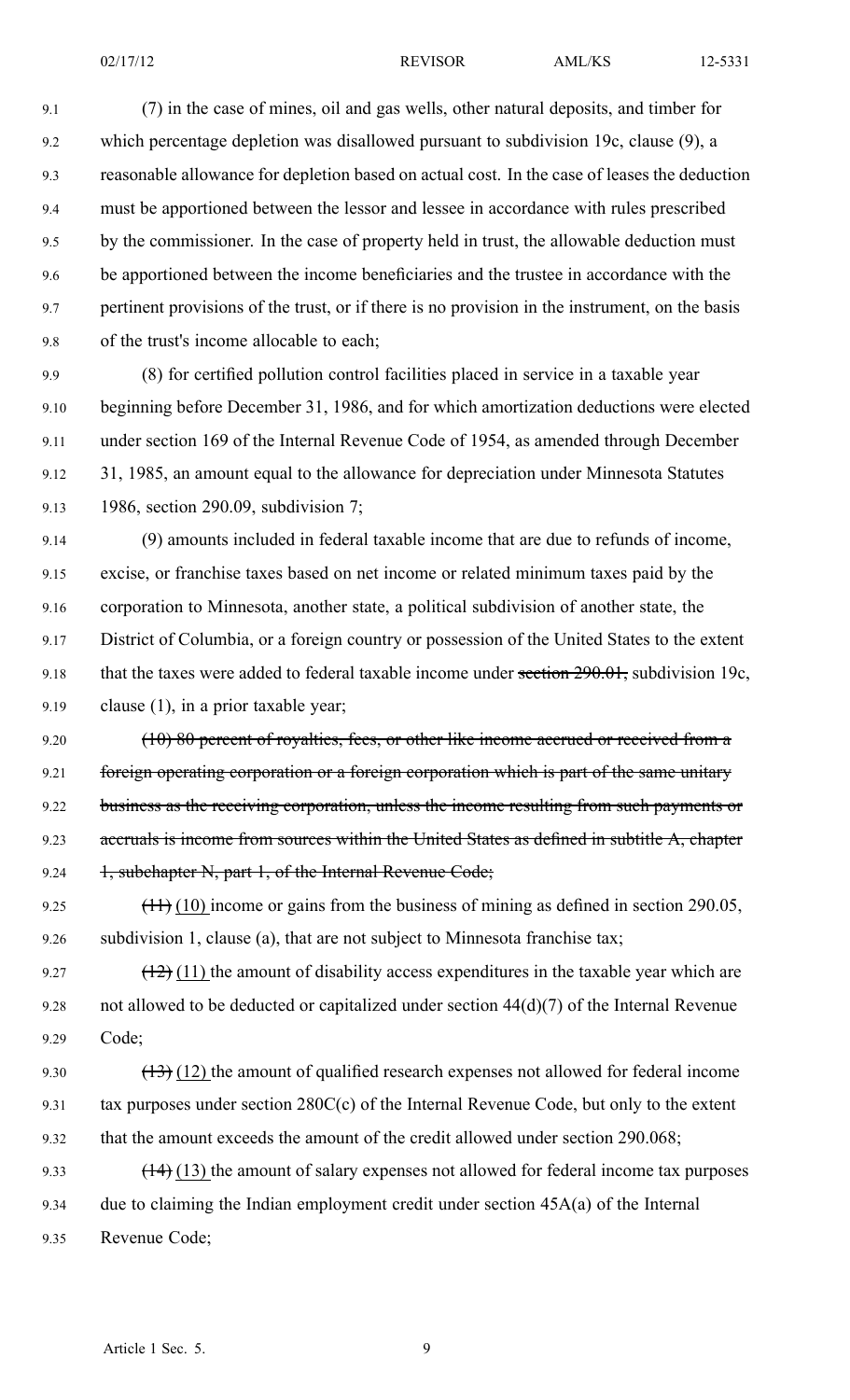10.1  $\left(\frac{15}{14}\right)$  (14) for a corporation whose foreign sales corporation, as defined in section 10.2 922 of the Internal Revenue Code, constituted <sup>a</sup> foreign operating corporation during any 10.3 taxable year ending before January 1, 1995, and <sup>a</sup> return was filed by August 15, 1996, 10.4 claiming the deduction under section 290.21, subdivision 4, for income received from 10.5 the foreign operating corporation, an amount equal to 1.23 multiplied by the amount of 10.6 income excluded under section 114 of the Internal Revenue Code, provided the income is 10.7 not income of <sup>a</sup> foreign operating company;

10.8 (16) (15) any decrease in subpart F income, as defined in section 952(a) of the 10.9 Internal Revenue Code, for the taxable year when subpart F income is calculated without 10.10 regard to the provisions of Division C, title III, section 303(b) of Public Law 110-343;

10.11  $\left(\frac{17}{16}\right)$  (16) in each of the five tax years immediately following the tax year in which an 10.12 addition is required under subdivision 19c, clause  $(15)$  (14), an amount equal to one-fifth 10.13 of the delayed depreciation. For purposes of this clause, "delayed depreciation" means the 10.14 amount of the addition made by the taxpayer under subdivision 19c, clause  $\left(\frac{15}{14}\right)$ . The 10.15 resulting delayed depreciation cannot be less than zero;

10.16  $\left(\frac{18}{17}\right)$  in each of the five tax years immediately following the tax year in which an 10.17 addition is required under subdivision 19c, clause  $(16)(15)$ , an amount equal to one-fifth 10.18 of the amount of the addition; and

10.19  $\left(\frac{19}{18}\right)$  (18) to the extent included in federal taxable income, discharge of indebtedness 10.20 income resulting from reacquisition of business indebtedness included in federal taxable 10.21 income under section 108(i) of the Internal Revenue Code. This subtraction applies only 10.22 to the extent that the income was included in net income in <sup>a</sup> prior year as <sup>a</sup> result of the 10.23 addition under section  $290.01$ , subdivision 19c, clause  $(25)(20)$ .

#### 10.24 **EFFECTIVE DATE.** This section is effective for taxable years beginning after 10.25 December 31, 2011.

- 10.26 Sec. 6. Minnesota Statutes 2010, section 290.01, subdivision 29, is amended to read: 10.27 Subd. 29. **Taxable income.** The term "taxable income" means:
- 10.28 (1) for individuals, estates, and trusts, the same as taxable net income; and
- 10.29 (2) for corporations, the taxable net income less:
- 10.30 (i) the net operating loss deduction under section 290.095; and
- 10.31 (ii) the dividends received deduction under section 290.21, subdivision 4; plus

10.32 (iii) the exemption for operating in a job opportunity building zone under section 10.33  $469.317;$ 

10.34  $\text{(iv)}$  the exemption for operating in a biotechnology and health sciences industry 10.35 zone under section 469.337; and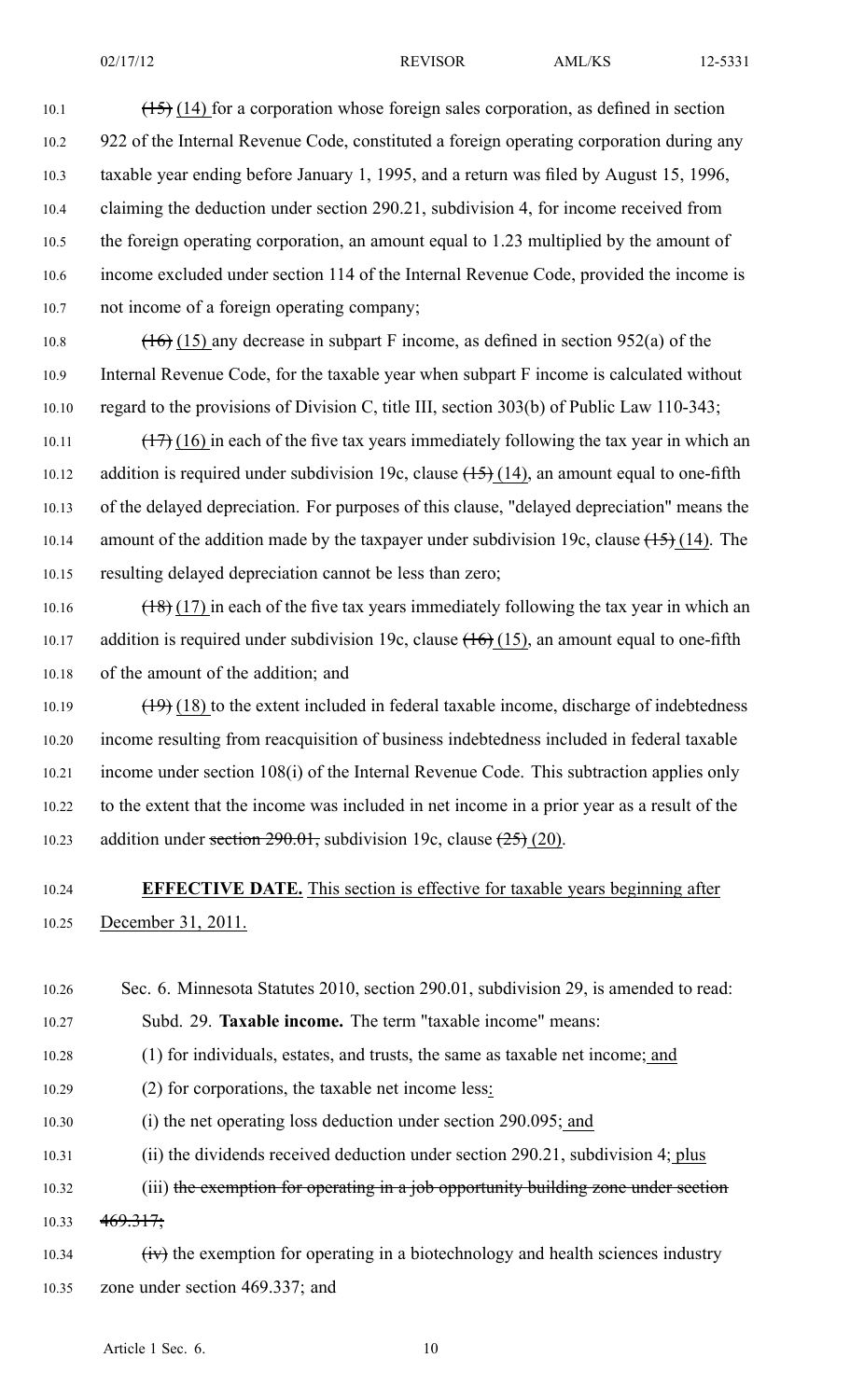02/17/12 REVISOR AML/KS 12-5331 11.1  $(v)$  (iv) the exemption for operating in an international economic development 11.2 zone under section 469.326.

#### 11.3 **EFFECTIVE DATE.** This section is effective for taxable years beginning after 11.4 December 31, 2011.

11.5 Sec. 7. Minnesota Statutes 2010, section 290.17, subdivision 4, is amended to read: 11.6 Subd. 4. **Unitary business principle.** (a) If <sup>a</sup> trade or business conducted wholly 11.7 within this state or partly within and partly without this state is par<sup>t</sup> of <sup>a</sup> unitary business, 11.8 the entire income of the unitary business is subject to apportionment pursuan<sup>t</sup> to section 11.9 290.191. Notwithstanding subdivision 2, paragraph (c), none of the income of <sup>a</sup> unitary 11.10 business is considered to be derived from any particular source and none may be allocated 11.11 to <sup>a</sup> particular place excep<sup>t</sup> as provided by the applicable apportionment formula. The 11.12 provisions of this subdivision do not apply to business income subject to subdivision 5, 11.13 income of an insurance company, or income of an investment company determined under 11.14 section 290.36.

11.15 (b) The term "unitary business" means business activities or operations which 11.16 result in <sup>a</sup> flow of value between them. The term may be applied within <sup>a</sup> single legal 11.17 entity or between multiple entities and without regard to whether each entity is <sup>a</sup> sole 11.18 proprietorship, <sup>a</sup> corporation, <sup>a</sup> partnership or <sup>a</sup> trust.

11.19 (c) Unity is presumed whenever there is unity of ownership, operation, and use, 11.20 evidenced by centralized managemen<sup>t</sup> or executive force, centralized purchasing, 11.21 advertising, accounting, or other controlled interaction, but the absence of these 11.22 centralized activities will not necessarily evidence <sup>a</sup> nonunitary business. Unity is also 11.23 presumed when business activities or operations are of mutual benefit, dependent upon or 11.24 contributory to one another, either individually or as <sup>a</sup> group.

11.25 (d) Where <sup>a</sup> business operation conducted in Minnesota is owned by <sup>a</sup> business 11.26 entity that carries on business activity outside the state different in kind from that 11.27 conducted within this state, and the other business is conducted entirely outside the state, it 11.28 is presumed that the two business operations are unitary in nature, interrelated, connected, 11.29 and interdependent unless it can be shown to the contrary.

11.30 (e) Unity of ownership is not deemed to exist when <sup>a</sup> corporation is involved unless 11.31 that corporation is <sup>a</sup> member of <sup>a</sup> group of two or more business entities and more than 50 11.32 percen<sup>t</sup> of the voting stock of each member of the group is directly or indirectly owned 11.33 by <sup>a</sup> common owner or by common owners, either corporate or noncorporate, or by one 11.34 or more of the member corporations of the group. For this purpose, the term "voting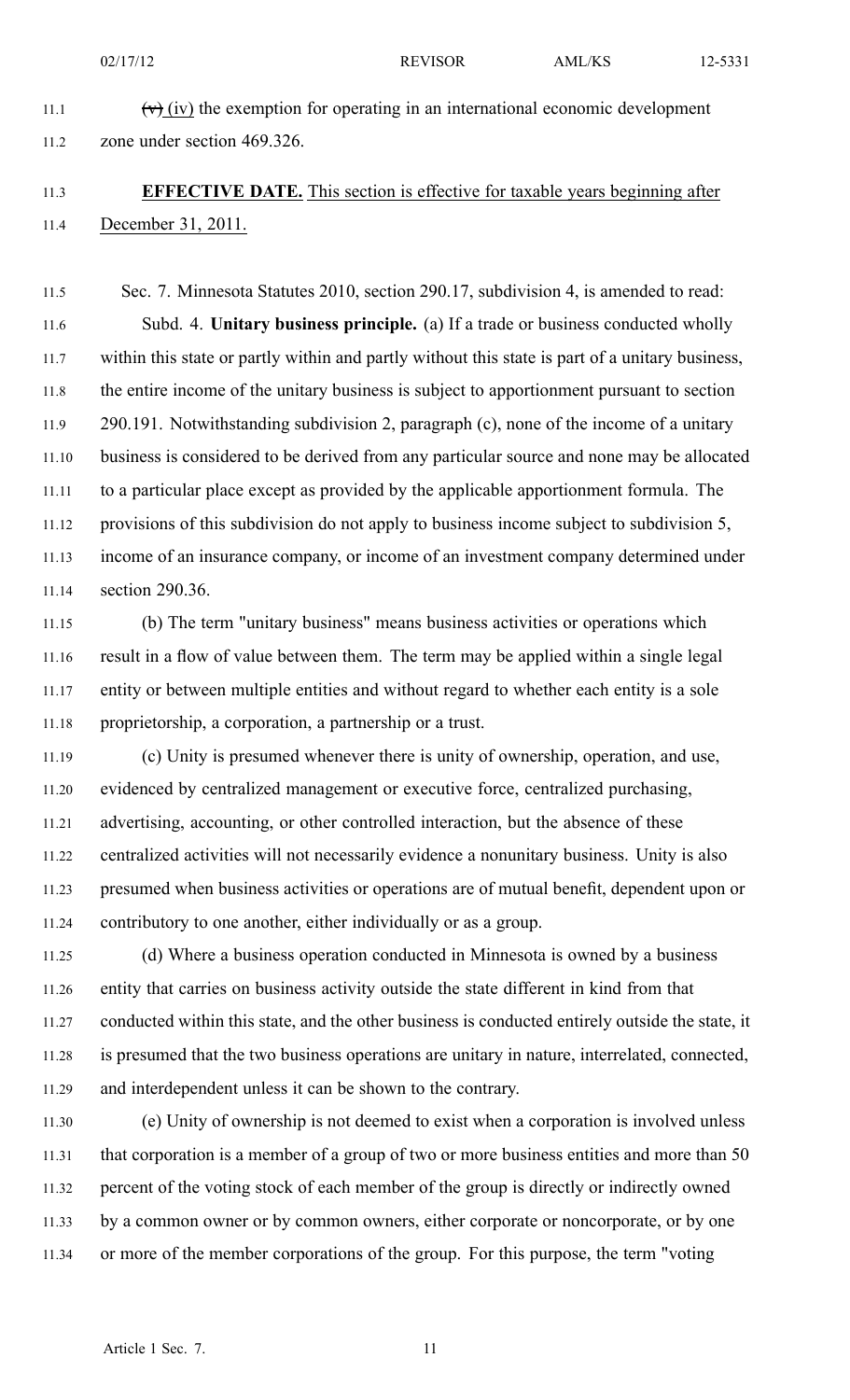12.1 stock" shall include membership interests of mutual insurance holding companies formed 12.2 under section 66A.40.

- 12.3 (f) The net income and apportionment factors under section 290.191 or 290.20 of 12.4 foreign corporations and other foreign entities which are par<sup>t</sup> of <sup>a</sup> unitary business shall 12.5 not be included in the net income or the apportionment factors of the unitary business. 12.6 A foreign corporation or other foreign entity which is required to file <sup>a</sup> return under this 12.7 chapter shall file on a separate return basis. The net income and apportionment factors 12.8 under section 290.191 or 290.20 of foreign operating corporations shall not be included in 12.9 the net income or the apportionment factors of the unitary business except as provided in 12.10  $\frac{12.10}{9}$  paragraph (g). The provisions of this paragraph are not severable from the provisions of 12.11 section 290.01, subdivision 5, clauses (4) to (6); if any of those provisions are found to be 12.12 unconstitutional, the provisions of this paragraph are void for the respective taxable years. 12.13 (g) The adjusted net income of a foreign operating corporation shall be deemed to 12.14 be paid as a dividend on the last day of its taxable year to each shareholder thereof, in 12.15 proportion to each shareholder's ownership, with which such corporation is engaged in 12.16 a unitary business. Such deemed dividend shall be treated as a dividend under section 12.17  $290.21$ , subdivision 4. 12.18 **Dividends actually paid by a foreign operating corporation to a corporate shareholder** 12.19 which is a member of the same unitary business as the foreign operating corporation shall 12.20 be eliminated from the net income of the unitary business in preparing a combined report 12.21 for the unitary business. The adjusted net income of a foreign operating corporation 12.22 shall be its net income adjusted as follows:
- 12.23 (1) any taxes paid or accrued to <sup>a</sup> foreign country, the commonwealth of Puerto 12.24 Rico, or a United States possession or political subdivision of any of the foregoing shall 12.25 be a deduction; and
- 12.26  $(2)$  the subtraction from federal taxable income for payments received from foreign 12.27 corporations or foreign operating corporations under section 290.01, subdivision 19d, 12.28 clause  $(10)$ , shall not be allowed.
- 12.29 If a foreign operating corporation incurs a net loss, neither income nor deduction 12.30 from that corporation shall be included in determining the net income of the unitary  $12.31$  business.
- 12.32  $\left(\frac{h}{h}\right)$  (g) For purposes of determining the net income of a unitary business and the 12.33 factors to be used in the apportionment of net income pursuan<sup>t</sup> to section 290.191 or 12.34 290.20, there must be included only the income and apportionment factors of domestic 12.35 corporations or other domestic entities other than foreign operating corporations that are 12.36 determined to be par<sup>t</sup> of the unitary business pursuan<sup>t</sup> to this subdivision, notwithstanding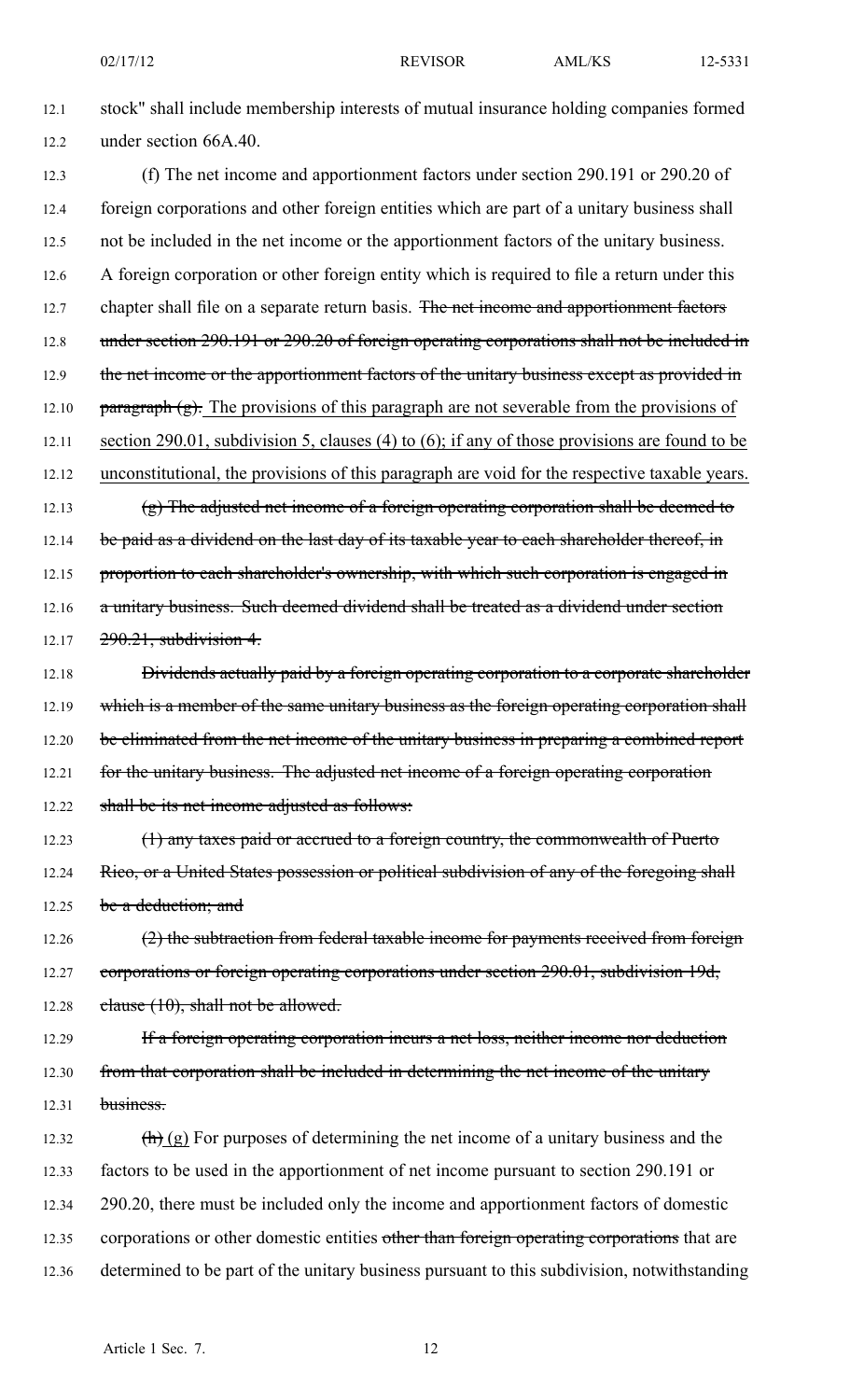13.1 that foreign corporations or other foreign entities might be included in the unitary 13.2 business, excep<sup>t</sup> that foreign corporations or other foreign entities that are included on <sup>a</sup> 13.3 federal income tax return must be included on the combined report. Income of <sup>a</sup> foreign 13.4 partnership or other foreign entity treated as <sup>a</sup> partnership included in federal taxable 13.5 income, as defined in section 63 of the Internal Revenue Code of 1986, as amended 13.6 through the date named in section 290.01, subdivision 19, and the proportionate amount of 13.7 apportionment factors, must be included in the combined report. 13.8  $(i)$  (h) Deductions for expenses, interest, or taxes otherwise allowable under 13.9 this chapter that are connected with or allocable against dividends, deemed dividends 13.10 described in paragraph  $(g)$ , or royalties, fees, or other like income described in section 13.11 290.01, subdivision 19d, clause (10), shall not be disallowed. 13.12  $\qquad$  (i) Each corporation or other entity, except a sole proprietorship, that is part of 13.13 <sup>a</sup> unitary business must file combined reports as the commissioner determines. On the 13.14 reports, all intercompany transactions between entities included pursuan<sup>t</sup> to paragraph 13.15  $\left(\frac{h}{h}\right)$  (g) must be eliminated and the entire net income of the unitary business determined in 13.16 accordance with this subdivision is apportioned among the entities by using each entity's 13.17 Minnesota factors for apportionment purposes in the numerators of the apportionment 13.18 formula and the total factors for apportionment purposes of all entities included pursuan<sup>t</sup> 13.19 to paragraph  $\left(\mathbf{h}\right)$  (g) in the denominators of the apportionment formula. All sales of the 13.20 unitary business made within Minnesota pursuan<sup>t</sup> to section 290.191 or 290.20 must be 13.21 included on the separate combined repor<sup>t</sup> of <sup>a</sup> corporation that is <sup>a</sup> member of the unitary 13.22 business and is subject to the jurisdiction of this state to impose tax under this chapter. 13.23 (k) (j) If a corporation has been divested from a unitary business and is included in a 13.24 combined repor<sup>t</sup> for <sup>a</sup> fractional par<sup>t</sup> of the common accounting period of the combined 13.25 report: 13.26 (1) its income includable in the combined repor<sup>t</sup> is its income incurred for that par<sup>t</sup> 13.27 of the year determined by proration or separate accounting; and 13.28 (2) its sales, property, and payroll included in the apportionment formula must 13.29 be prorated or accounted for separately. 13.30 **EFFECTIVE DATE.** This section is effective for returns filed for taxable years

13.31 beginning after December 31, 2011.

13.32 Sec. 8. Minnesota Statutes 2010, section 290.191, subdivision 2, is amended to read: 13.33 Subd. 2. **Apportionment formula of general application.** (a) Except for those 13.34 trades or businesses required to use <sup>a</sup> different formula under subdivision 3 or section 13.35 290.36, and for those trades or businesses that receive permission to use some other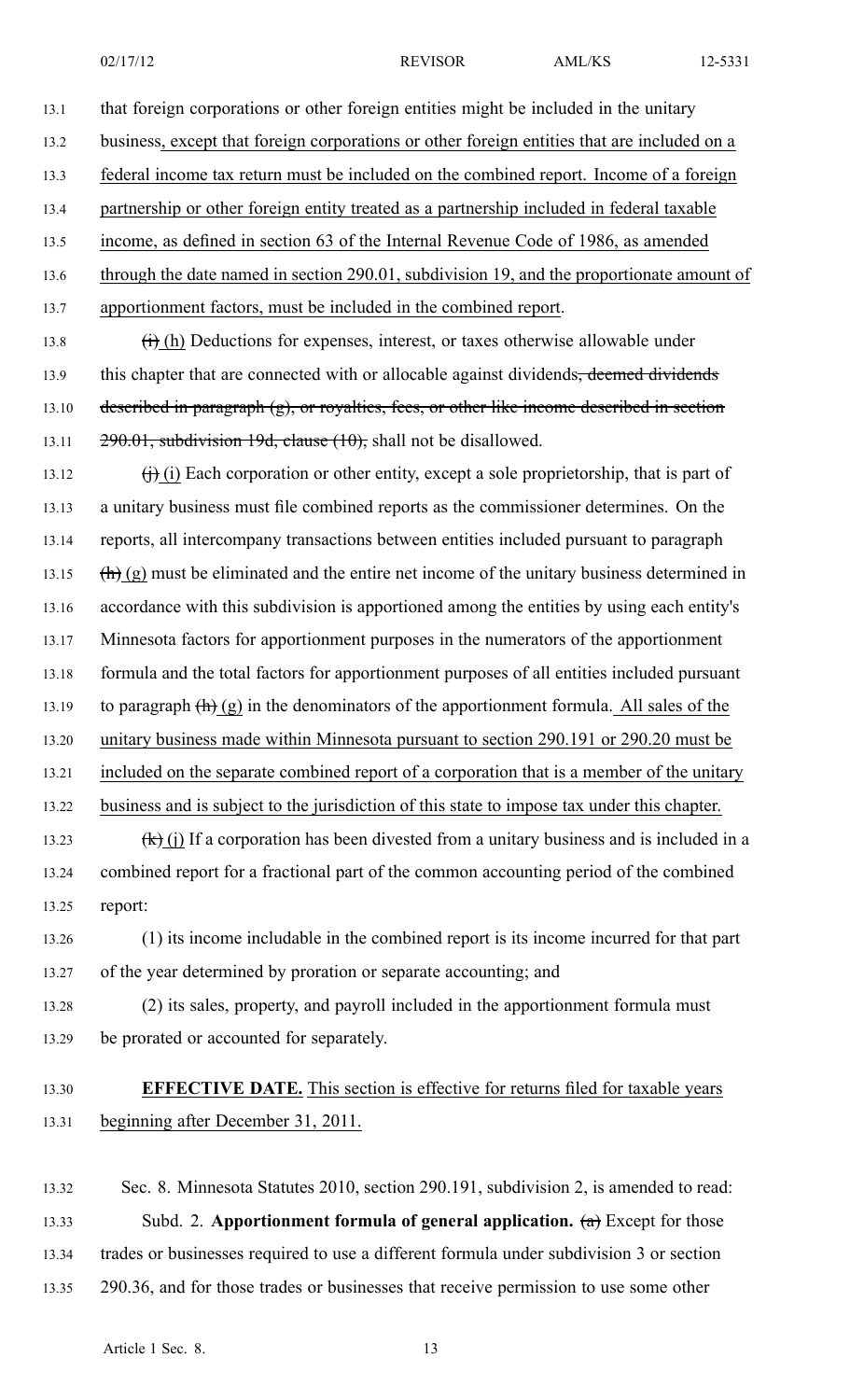14.1 method under section 290.20 or under subdivision 4, a trade or business required to

- 14.2 apportion its net income must apportion its income to this state on the basis of the
- 14.3 percentage obtained by taking the sum of the following percentages and dividing by three:

14.4 (1) the percent for the sales factor under paragraph (b) of the percentage which 14.5 the sales made within this state in connection with the trade or business during the tax 14.6 period are of the total sales wherever made in connection with the trade or business during 14.7 the tax period;

14.8 (2) the percent for the property factor under paragraph (b) of the percentage which 14.9 the total tangible property used by the taxpayer in this state in connection with the trade or 14.10 business during the tax period is of the total tangible property, wherever located, used by 14.11 the taxpayer in connection with the trade or business during the tax period; and

14.12 (3) the percent for the payroll factor under paragraph  $(b)$  of the percentage which 14.13 the taxpayer's total payrolls paid or incurred in this state or paid in respec<sup>t</sup> to labor 14.14 performed in this state in connection with the trade or business during the tax period are 14.15 of the taxpayer's total payrolls paid or incurred in connection with the trade or business 14.16 during the tax period.

14.17 (b) For purposes of paragraph (a) and subdivision 3, the following percentages apply 14.18 for the taxable years specified:

14.19 <del>Taxable years beginning Sales factor Property factor Payroll factor</del> 14.20 during calendar year **percent percent percent percent percent** Sales factor percent Property factor percent 14.21 2<del>007</del> 2007 <del>78</del> <del>11</del> 11 11</del> 14.22 2008 3H 9.5 9.5 14.23 2<del>009</del> 84 8 8 14.24 2<del>010</del> 2010 87 6.<del>5</del> 6.5 6.5 14.25 2<del>011</del> 90 5 5 14.26 2<del>012</del> 2012 93 3.5 3.5  $14.27$   $2013$   $96$   $2$   $2$   $2$ 14.28 2014 and later calendar years 100  $\theta$   $\theta$ 

#### 14.29 **EFFECTIVE DATE.** This section is effective for taxable years beginning after 14.30 December 31, 2011.

14.31 Sec. 9. Minnesota Statutes 2010, section 290.191, subdivision 3, is amended to read: 14.32 Subd. 3. **Apportionment formula for financial institutions.** Except for an 14.33 investment company required to apportion its income under section 290.36, <sup>a</sup> financial 14.34 institution that is required to apportion its net income must apportion its net income to 14.35 this state on the basis of the percentage obtained by taking the sum of the following 14.36 percentages and dividing by three: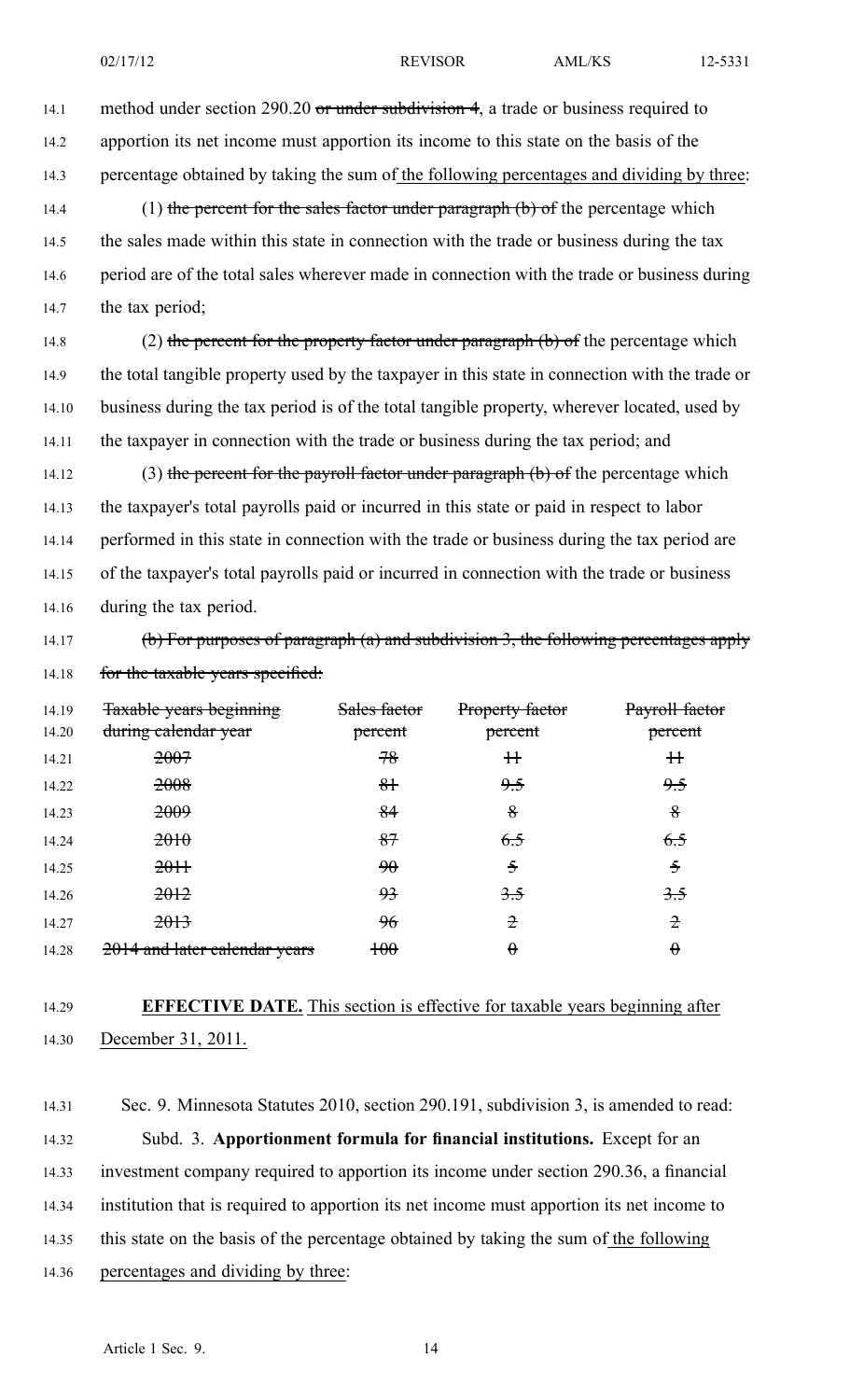15.1 (1) the percent for the sales factor under subdivision 2, paragraph (b), of the 15.2 percentage which the receipts from within this state in connection with the trade or 15.3 business during the tax period are of the total receipts in connection with the trade or 15.4 business during the tax period, from wherever derived;

15.5 (2) the percent for the property factor under subdivision 2, paragraph (b), of the 15.6 percentage which the sum of the total tangible property used by the taxpayer in this 15.7 state and the intangible property owned by the taxpayer and attributed to this state in 15.8 connection with the trade or business during the tax period is of the sum of the total 15.9 tangible property, wherever located, used by the taxpayer and the intangible property 15.10 owned by the taxpayer and attributed to all states in connection with the trade or business 15.11 during the tax period; and

15.12 (3) the percent for the payroll factor under subdivision 2, paragraph (b), of the 15.13 percentage which the taxpayer's total payrolls paid or incurred in this state or paid in 15.14 respec<sup>t</sup> to labor performed in this state in connection with the trade or business during 15.15 the tax period are of the taxpayer's total payrolls paid or incurred in connection with 15.16 the trade or business during the tax period.

#### 15.17 **EFFECTIVE DATE.** This section is effective for taxable years beginning after 15.18 December 31, 2011.

15.19 Sec. 10. Minnesota Statutes 2010, section 290.191, subdivision 5, is amended to read: 15.20 Subd. 5. **Determination of sales factor.** For purposes of this section, the following 15.21 rules apply in determining the sales factor.

15.22 (a) The sales factor includes all sales, gross earnings, or receipts received in the 15.23 ordinary course of the business, excep<sup>t</sup> that the following types of income are not included 15.24 in the sales factor:

15.25 (1) interest;

15.26 (2) dividends;

15.27 (3) sales of capital assets as defined in section 1221 of the Internal Revenue Code;

15.28 (4) sales of property used in the trade or business, excep<sup>t</sup> sales of leased property of 15.29 <sup>a</sup> type which is regularly sold as well as leased;

15.30 (5) sales of debt instruments as defined in section 1275(a)(1) of the Internal Revenue 15.31 Code or sales of stock; and

15.32 (6) royalties, fees, or other like income of <sup>a</sup> type which qualify for <sup>a</sup> subtraction from 15.33 federal taxable income under section 290.01, subdivision 19d(10).

15.34 (b) Sales of tangible personal property are made within this state if the property is 15.35 received by <sup>a</sup> purchaser at <sup>a</sup> point within this state, and the taxpayer is taxable in this state,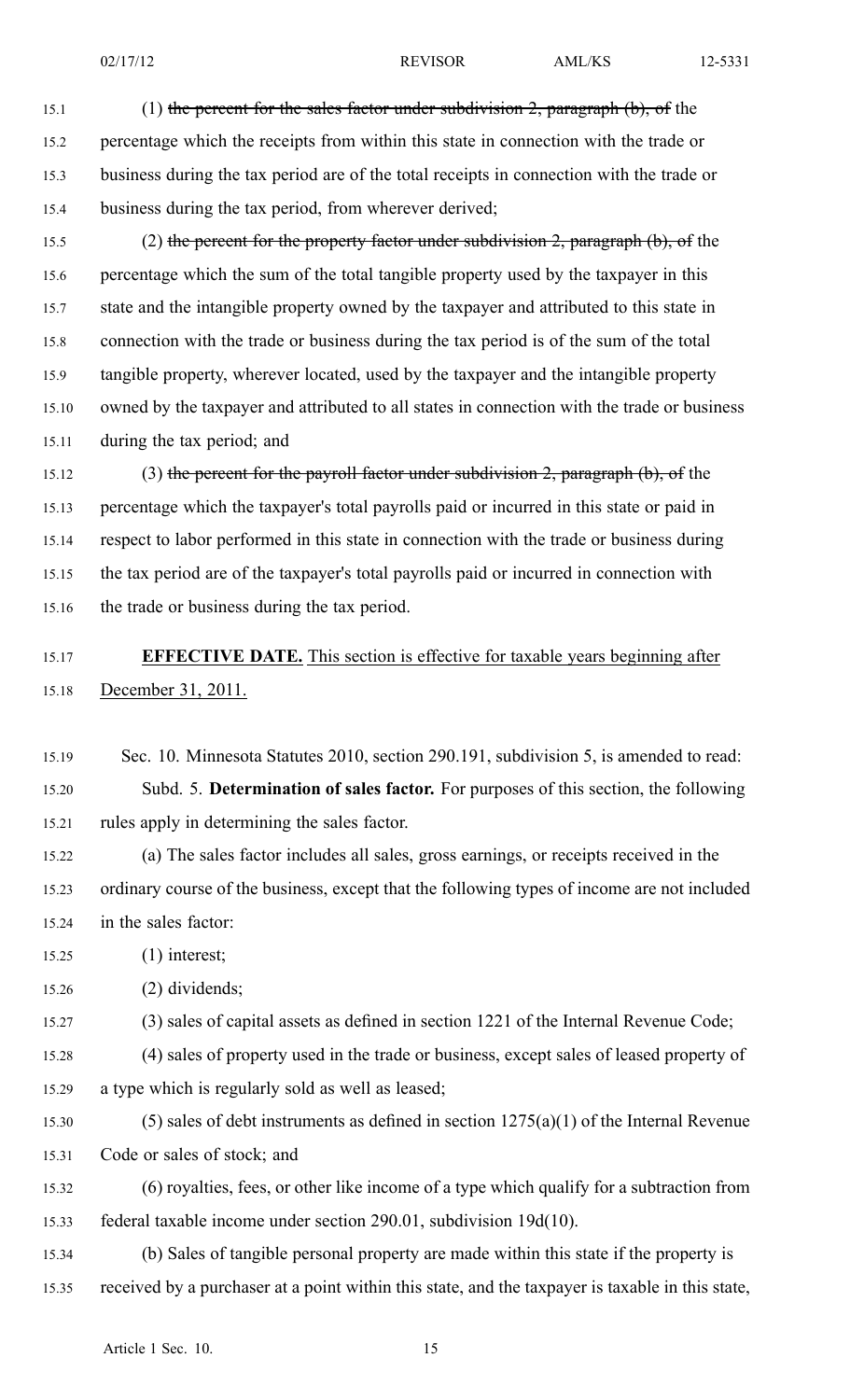16.1 regardless of the f.o.b. point, other conditions of the sale, or the ultimate destination 16.2 of the property.

- 16.3 (c) Tangible personal property delivered to <sup>a</sup> common or contract carrier or foreign 16.4 vessel for delivery to <sup>a</sup> purchaser in another state or nation is <sup>a</sup> sale in that state or nation, 16.5 regardless of f.o.b. point or other conditions of the sale.
- 16.6 (d) Notwithstanding paragraphs (b) and (c), when intoxicating liquor, wine, 16.7 fermented malt beverages, cigarettes, or tobacco products are sold to <sup>a</sup> purchaser who is 16.8 licensed by <sup>a</sup> state or political subdivision to resell this property only within the state of 16.9 ultimate destination, the sale is made in that state.
- 16.10 (e) Sales made by or through a corporation that is qualified as a domestic 16.11 international sales corporation under section 992 of the Internal Revenue Code are not 16.12 considered to have been made within this state. Notwithstanding paragraphs (b) to (d), 16.13 sales of tangible personal property are in this state if the property is shipped from an office, 16.14 store, warehouse, factory, or other place of storage in this state and the purchaser is the 16.15 United States governmen<sup>t</sup> or the taxpayer is not taxable in the state of the purchaser.
- 16.16 (f) Sales, rents, royalties, and other income in connection with real property is 16.17 attributed to the state in which the property is located.
- 16.18 (g) Receipts from the lease or rental of tangible personal property, including finance 16.19 leases and true leases, must be attributed to this state if the property is located in this 16.20 state and to other states if the property is not located in this state. Receipts from the 16.21 lease or rental of moving property including, but not limited to, motor vehicles, rolling 16.22 stock, aircraft, vessels, or mobile equipment are included in the numerator of the receipts 16.23 factor to the extent that the property is used in this state. The extent of the use of moving 16.24 property is determined as follows:
- 

16.25 (1) A motor vehicle is used wholly in the state in which it is registered.

16.26 (2) The extent that rolling stock is used in this state is determined by multiplying 16.27 the receipts from the lease or rental of the rolling stock by <sup>a</sup> fraction, the numerator of 16.28 which is the miles traveled within this state by the leased or rented rolling stock and the 16.29 denominator of which is the total miles traveled by the leased or rented rolling stock.

- 16.30 (3) The extent that an aircraft is used in this state is determined by multiplying the 16.31 receipts from the lease or rental of the aircraft by <sup>a</sup> fraction, the numerator of which is 16.32 the number of landings of the aircraft in this state and the denominator of which is the 16.33 total number of landings of the aircraft.
- 16.34 (4) The extent that <sup>a</sup> vessel, mobile equipment, or other mobile property is used in 16.35 the state is determined by multiplying the receipts from the lease or rental of the property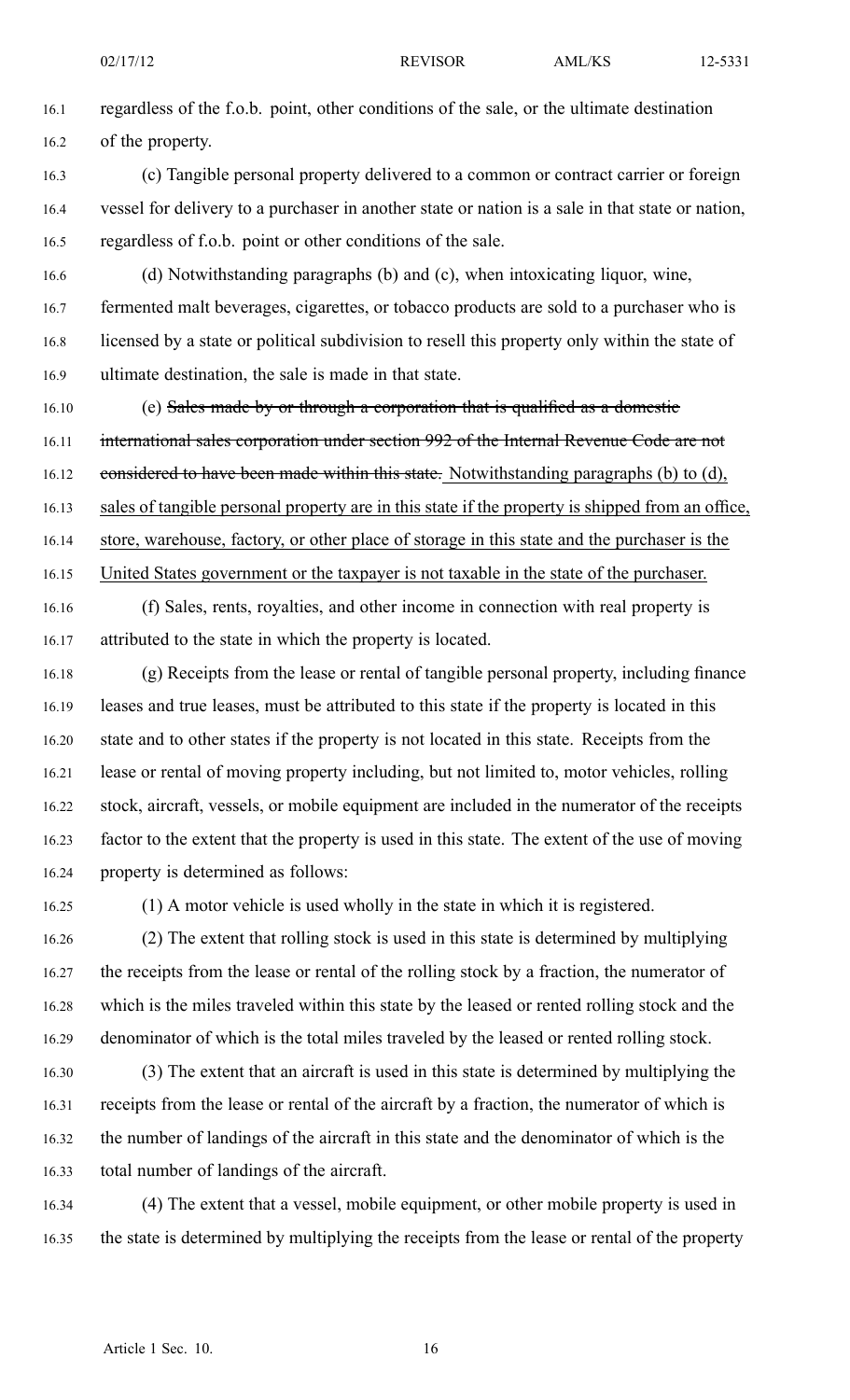17.1 by <sup>a</sup> fraction, the numerator of which is the number of days during the taxable year the 17.2 property was in this state and the denominator of which is the total days in the taxable year.

17.3 (h) Royalties and other income not described in paragraph (a), clause (6), received 17.4 for the use of or for the privilege of using intangible property, including patents, 17.5 know-how, formulas, designs, processes, patterns, copyrights, trade names, service names, 17.6 franchises, licenses, contracts, customer lists, or similar items, must be attributed to the 17.7 state in which the property is used by the purchaser. If the property is used in more 17.8 than one state, the royalties or other income must be apportioned to this state pro rata 17.9 according to the portion of use in this state. If the portion of use in this state cannot be 17.10 determined, the royalties or other income must be excluded from both the numerator 17.11 and the denominator. Intangible property is used in this state if the purchaser uses the 17.12 intangible property or the rights therein in the regular course of its business operations in 17.13 this state, regardless of the location of the purchaser's customers.

17.14 (i) Sales of intangible property are made within the state in which the property is 17.15 used by the purchaser. If the property is used in more than one state, the sales must be 17.16 apportioned to this state pro rata according to the portion of use in this state. If the 17.17 portion of use in this state cannot be determined, the sale must be excluded from both the 17.18 numerator and the denominator of the sales factor. Intangible property is used in this 17.19 state if the purchaser used the intangible property in the regular course of its business 17.20 operations in this state.

17.21 (j) Receipts from the performance of services must be attributed to the state where 17.22 the services are received. For the purposes of this section, receipts from the performance 17.23 of services provided to <sup>a</sup> corporation, partnership, or trust may only be attributed to <sup>a</sup> state 17.24 where it has <sup>a</sup> fixed place of doing business. If the state where the services are received is 17.25 not readily determinable or is <sup>a</sup> state where the corporation, partnership, or trust receiving 17.26 the service does not have <sup>a</sup> fixed place of doing business, the services shall be deemed 17.27 to be received at the location of the office of the customer from which the services were 17.28 ordered in the regular course of the customer's trade or business. If the ordering office 17.29 cannot be determined, the services shall be deemed to be received at the office of the 17.30 customer to which the services are billed. If the taxpayer is not taxable in the state of the 17.31 purchaser, the sale is attributable to this state if the greater proportion of the service is 17.32 performed in this state.

17.33 (k) For the purposes of this subdivision and subdivision 6, paragraph (l), receipts 17.34 from management, distribution, or administrative services performed by <sup>a</sup> corporation 17.35 or trust for <sup>a</sup> fund of <sup>a</sup> corporation or trust regulated under United States Code, title 15, 17.36 sections 80a-1 through 80a-64, must be attributed to the state where the shareholder of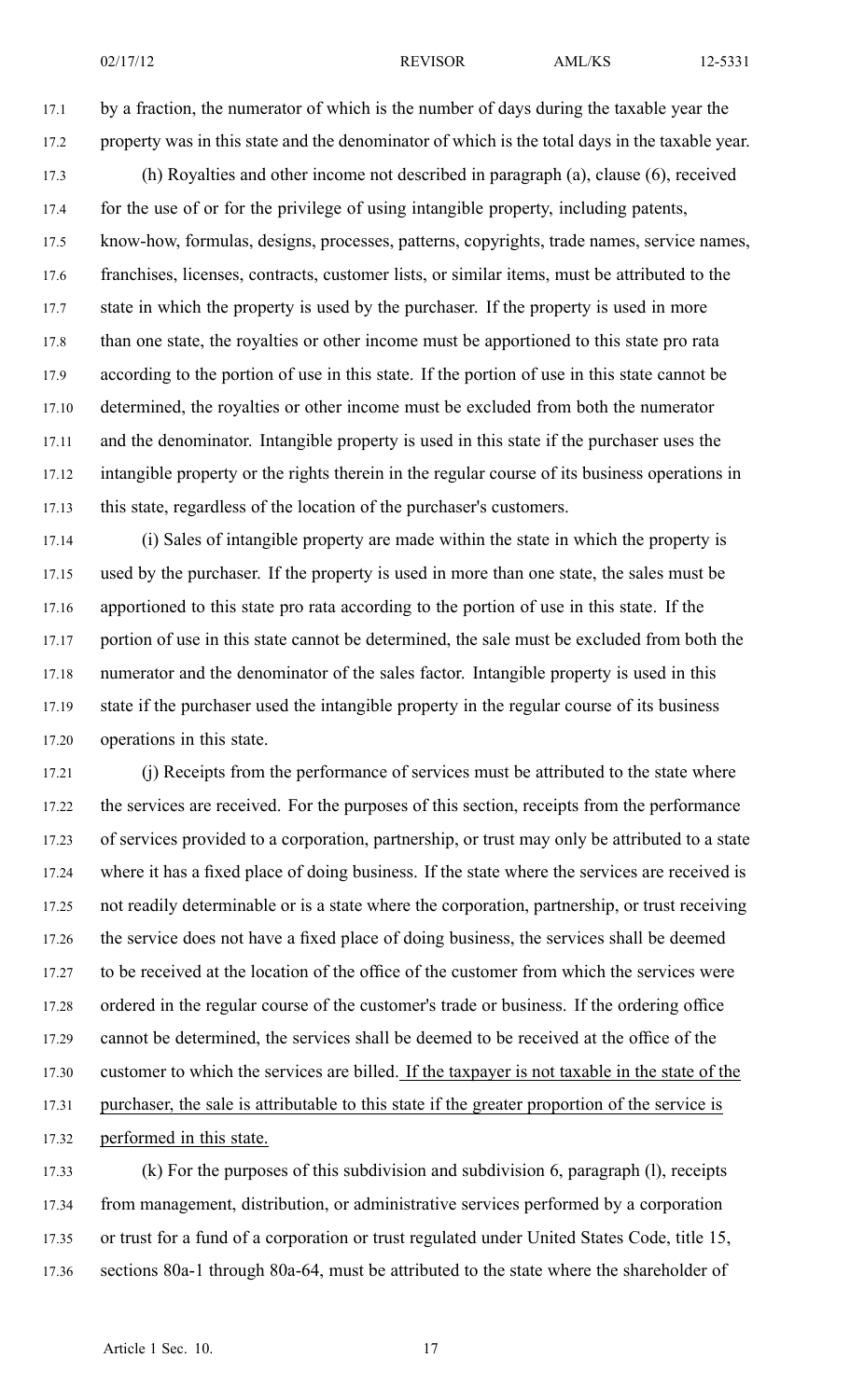18.1 the fund resides. Under this paragraph, receipts for services attributed to shareholders are 18.2 determined on the basis of the ratio of: (1) the average of the outstanding shares in the 18.3 fund owned by shareholders residing within Minnesota at the beginning and end of each 18.4 year; and (2) the average of the total number of outstanding shares in the fund at the 18.5 beginning and end of each year. Residence of the shareholder, in the case of an individual, 18.6 is determined by the mailing address furnished by the shareholder to the fund. Residence 18.7 of the shareholder, when the shares are held by an insurance company as <sup>a</sup> depositor for 18.8 the insurance company policyholders, is the mailing address of the policyholders. In 18.9 the case of an insurance company holding the shares as <sup>a</sup> depositor for the insurance 18.10 company policyholders, if the mailing address of the policyholders cannot be determined 18.11 by the taxpayer, the receipts must be excluded from both the numerator and denominator. 18.12 Residence of other shareholders is the mailing address of the shareholder.

18.13 **EFFECTIVE DATE.** This section is effective for taxable years beginning after

18.14 December 31, 2011.

18.15 Sec. 11. Minnesota Statutes 2010, section 469.315, is amended to read:

18.16 **469.315 TAX INCENTIVES AVAILABLE IN ZONES.**

18.17 Qualified businesses that operate in <sup>a</sup> job opportunity building zone, individuals who 18.18 invest in <sup>a</sup> qualified business that operates in <sup>a</sup> job opportunity building zone, and property 18.19 located in <sup>a</sup> job opportunity building zone qualify for:

18.20 (1) exemption from individual income taxes as provided under section 469.316;

18.21 (2) exemption from corporate franchise taxes as provided under section  $469.317$ ;

18.22  $(3)$  exemption from the state sales and use tax and any local sales and use taxes on 18.23 qualifying purchases as provided in section 297A.68, subdivision 37;

18.24  $\left(4\right)\left(3\right)$  exemption from the state sales tax on motor vehicles and any local sales tax 18.25 on motor vehicles as provided under section 297B.03;

18.26  $(5)$  (4) exemption from the property tax as provided in section 272.02, subdivision 18.27 64; and

## 18.28  $(6)$  (5) exemption from the wind energy production tax under section 272.029,

- 18.29 subdivision  $7$ ; and.
- 18.30 (7) the jobs credit allowed under section 469.318, except that a qualified business
- 18.31 located in a create automotive recovery zone is not eligible for the credit under section
- 18.32 469.318 but is eligible for the credit under section 469.3181.

#### 18.33 **EFFECTIVE DATE.** This section is effective for taxable years beginning after 18.34 December 31, 2011.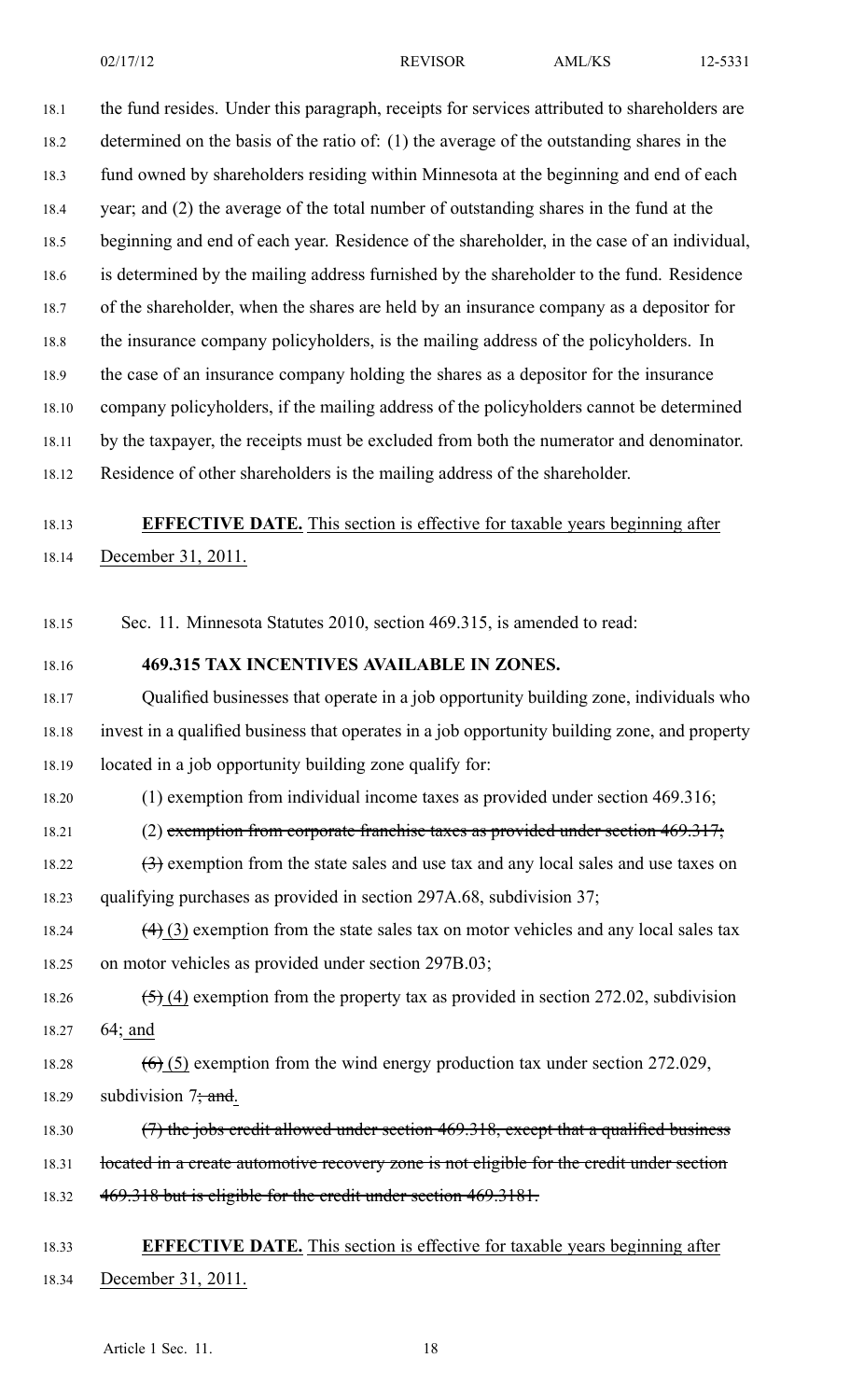19.1 Sec. 12. Minnesota Statutes 2010, section 469.319, subdivision 4, is amended to read: 19.2 Subd. 4. **Repayment procedures.** (a) For the repaymen<sup>t</sup> of taxes imposed under 19.3 chapter 290 or 297A or local taxes collected pursuan<sup>t</sup> to section 297A.99, <sup>a</sup> business must 19.4 file an amended return with the commissioner of revenue and pay any taxes required 19.5 to be repaid within 30 days after becoming subject to repaymen<sup>t</sup> under this section. 19.6 The amount required to be repaid is determined by calculating the tax for the period or 19.7 periods for which repaymen<sup>t</sup> is required without regard to the exemptions and credits 19.8 allowed under section 469.315.

19.9 (b) For the repaymen<sup>t</sup> of taxes imposed under chapter 297B, <sup>a</sup> business must pay any 19.10 taxes required to be repaid to the motor vehicle registrar, as agen<sup>t</sup> for the commissioner of 19.11 revenue, within 30 days after becoming subject to repaymen<sup>t</sup> under this section.

19.12 (c) For the repaymen<sup>t</sup> of property taxes, the county auditor shall prepare <sup>a</sup> tax 19.13 statement for the business, applying the applicable tax extension rates for each payable 19.14 year and provide <sup>a</sup> copy to the business and to the taxpayer of record. The business must 19.15 pay the taxes to the county treasurer within 30 days after receipt of the tax statement. The 19.16 business or the taxpayer of record may appeal the valuation and determination of the 19.17 property tax to the Tax Court within 30 days after receipt of the tax statement.

19.18 (d) The provisions of chapters 270C and 289A relating to the commissioner's 19.19 authority to audit, assess, and collect the tax and to hear appeals are applicable to the 19.20 repaymen<sup>t</sup> required under paragraphs (a) and (b). The commissioner may impose civil 19.21 penalties as provided in chapter 289A, and the additional tax and penalties are subject to 19.22 interest at the rate provided in section 270C.40, from 30 days after becoming subject to 19.23 repaymen<sup>t</sup> under this section until the date the tax is paid.

19.24 (e) If <sup>a</sup> property tax is not repaid under paragraph (c), the county treasurer shall 19.25 add the amount required to be repaid to the property taxes assessed against the property 19.26 for paymen<sup>t</sup> in the year following the year in which the auditor provided the statement 19.27 under paragraph (c).

19.28 (f) For determining the tax required to be repaid, <sup>a</sup> reduction of <sup>a</sup> state or local 19.29 sales or use tax is deemed to have been received on the date that the good or service was 19.30 purchased or first pu<sup>t</sup> to <sup>a</sup> taxable use. In the case of an income tax or franchise tax, 19.31 including the credit payable under section 469.318, a reduction of tax is deemed to have 19.32 been received for the two most recent tax years that have ended prior to the date that the 19.33 business became subject to repaymen<sup>t</sup> under this section. In the case of <sup>a</sup> property tax, <sup>a</sup> 19.34 reduction of tax is deemed to have been received for the taxes payable in the year that 19.35 the business became subject to repaymen<sup>t</sup> under this section and for the taxes payable in 19.36 the prior year.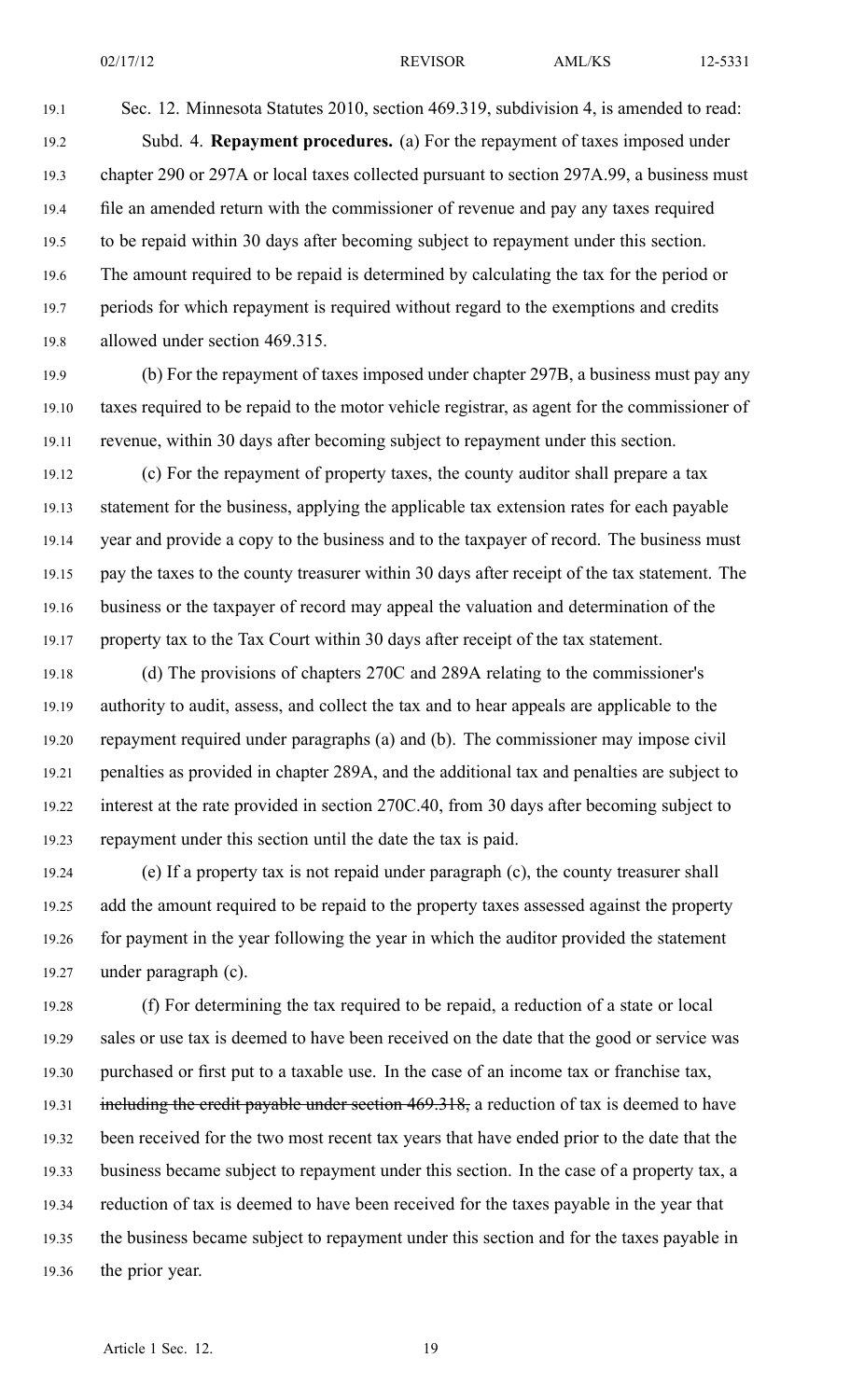20.1 (g) The commissioner may assess the repaymen<sup>t</sup> of taxes under paragraph (d) any 20.2 time within two years after the business becomes subject to repaymen<sup>t</sup> under subdivision 20.3 1, or within any period of limitations for the assessment of tax under section 289A.38, 20.4 whichever period is later. The county auditor may send the statement under paragraph 20.5 (c) any time within three years after the business becomes subject to repaymen<sup>t</sup> under 20.6 subdivision 1.

20.7 (h) A business is not entitled to any income tax or franchise tax benefits, including 20.8 refundable credits, for any par<sup>t</sup> of the year in which the business becomes subject to 20.9 repaymen<sup>t</sup> under this section nor for any year thereafter. Property is not exemp<sup>t</sup> from tax 20.10 under section 272.02, subdivision 64, for any taxes payable in the year following the year 20.11 in which the property became subject to repaymen<sup>t</sup> under this section nor for any year 20.12 thereafter. A business is not eligible for any sales tax benefits beginning with goods 20.13 or services purchased or first pu<sup>t</sup> to <sup>a</sup> taxable use on the day that the business becomes 20.14 subject to repaymen<sup>t</sup> under this section.

#### 20.15 **EFFECTIVE DATE.** This section is effective for taxable years beginning after 20.16 December 31, 2011.

20.17 Sec. 13. **REPEALER.**

20.18 Minnesota Statutes 2010, sections 290.01, subdivision 6b; 290.06, subdivision 29; 20.19 290.0921, subdivision 7; 290.191, subdivision 4; 469.317; and 469.318, are repealed. 20.20 **EFFECTIVE DATE.** This section is effective for returns filed for taxable years

- 20.21 beginning after December 31, 2011.
- 20.22 **ARTICLE 2**

### 20.23 **SCHOOL SHIFT REQUIREMENTS**

20.24 Section 1. Minnesota Statutes 2011 Supplement, section 123B.75, subdivision 5, is 20.25 amended to read:

20.26 Subd. 5. **Levy recognition.** (a) For fiscal years 2009 and 2010, in June of each 20.27 year, the school district must recognize as revenue, in the fund for which the levy was 20.28 made, the lesser of:

- 20.29 (1) the sum of May, June, and July school district tax settlement revenue received in 20.30 that calendar year, plus general education aid according to section 126C.13, subdivision 20.31 4, received in July and August of that calendar year; or
- $20.32$   $(2)$  the sum of: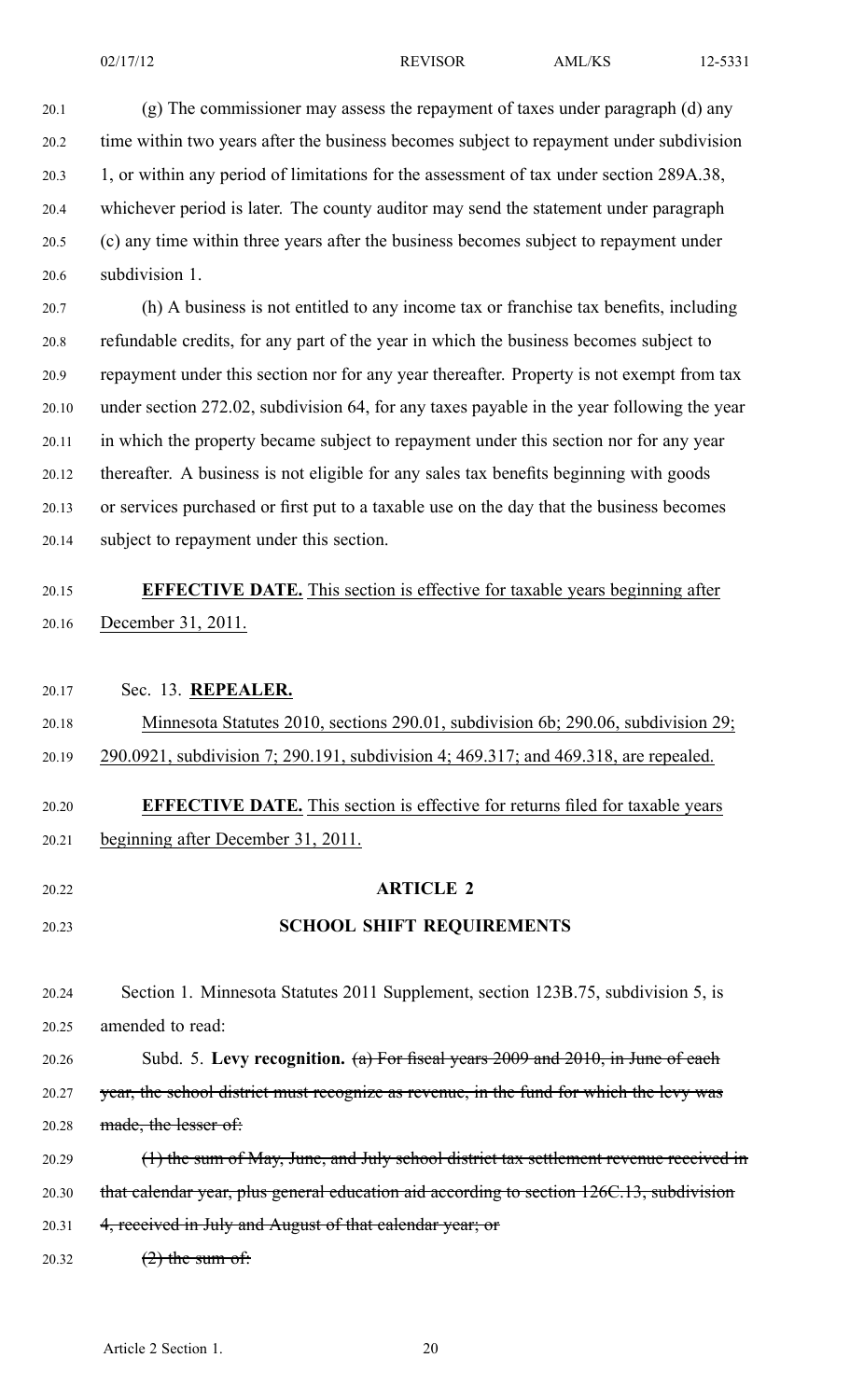| 21.1  | $(i)$ 31 percent of the referendum levy certified according to section 126C.17, in                             |
|-------|----------------------------------------------------------------------------------------------------------------|
| 21.2  | ealendar year 2000; and                                                                                        |
| 21.3  | (ii) the entire amount of the levy certified in the prior calendar year according to                           |
| 21.4  | section 124D.86, subdivision 4, for school districts receiving revenue under sections                          |
| 21.5  | $124D.86$ , subdivision 3, clauses $(1)$ , $(2)$ , and $(3)$ ; $126C.41$ , subdivisions 1, 2, paragraph        |
| 21.6  | (a), and 3, paragraphs (b), (c), and (d); $126C.43$ , subdivision 2; $126C.457$ ; and $126C.48$ ,              |
| 21.7  | subdivision $6$ ; plus                                                                                         |
| 21.8  | (iii) zero percent of the amount of the levy certified in the prior calendar year for the                      |
| 21.9  | school district's general and community service funds, plus or minus auditor's adjustments,                    |
| 21.10 | not including the levy portions that are assumed by the state, that remains after subtracting                  |
| 21.11 | the referendum levy certified according to section 126C.17 and the amount recognized                           |
| 21.12 | according to item (ii).                                                                                        |
| 21.13 | $\left(\frac{b}{c}\right)$ (a) For fiscal year 2011 and later years, in June of each year, the school district |
| 21.14 | must recognize as revenue, in the fund for which the levy was made, the lesser of:                             |
| 21.15 | (1) the sum of May, June, and July school district tax settlement revenue received in                          |
| 21.16 | that calendar year, plus general education aid according to section 126C.13, subdivision                       |
| 21.17 | 4, received in July and August of that calendar year; or                                                       |
| 21.18 | $(2)$ the sum of:                                                                                              |
| 21.19 | (i) the greater of 48.6 percent of the referendum levy certified according to section                          |
| 21.20 | 126C.17 in the prior calendar year, or 31 percent of the referendum levy certified                             |
| 21.21 | according to section 126C.17 in calendar year 2000; plus                                                       |
| 21.22 | (ii) the entire amount of the levy certified in the prior calendar year according to                           |
| 21.23 | section 124D.4531, 124D.86, subdivision 4, for school districts receiving revenue under                        |
| 21.24 | sections 124D.86, subdivision 3, clauses $(1)$ , $(2)$ , and $(3)$ ; 126C.41, subdivisions 1, 2,               |
| 21.25 | paragraph (a), and 3, paragraphs (b), (c), and (d); 126C.43, subdivision 2; and 126C.48,                       |
| 21.26 | subdivision 6; plus                                                                                            |
| 21.27 | (iii) 48.6 percent of the amount of the levy certified in the prior calendar year for the                      |
| 21.28 | school district's general and community service funds, plus or minus auditor's adjustments,                    |
| 21.29 | that remains after subtracting the referendum levy certified according to section 126C.17                      |
| 21.30 | and the amount recognized according to item (ii).                                                              |
| 21.31 | (b) The levy recognition percentage under paragraph (a), clause (2), must be lowered                           |
| 21.32 | to the nearest one-tenth of a percentage allowed by the amount of the certified revenue                        |
| 21.33 | remaining after the application of revenue under section 127A.45, subdivision 17, until                        |
| 21.34 | such time as the levy recognition percentage is lowered to zero.                                               |
|       |                                                                                                                |

21.35 **EFFECTIVE DATE.** This section is effective the day following final enactment.